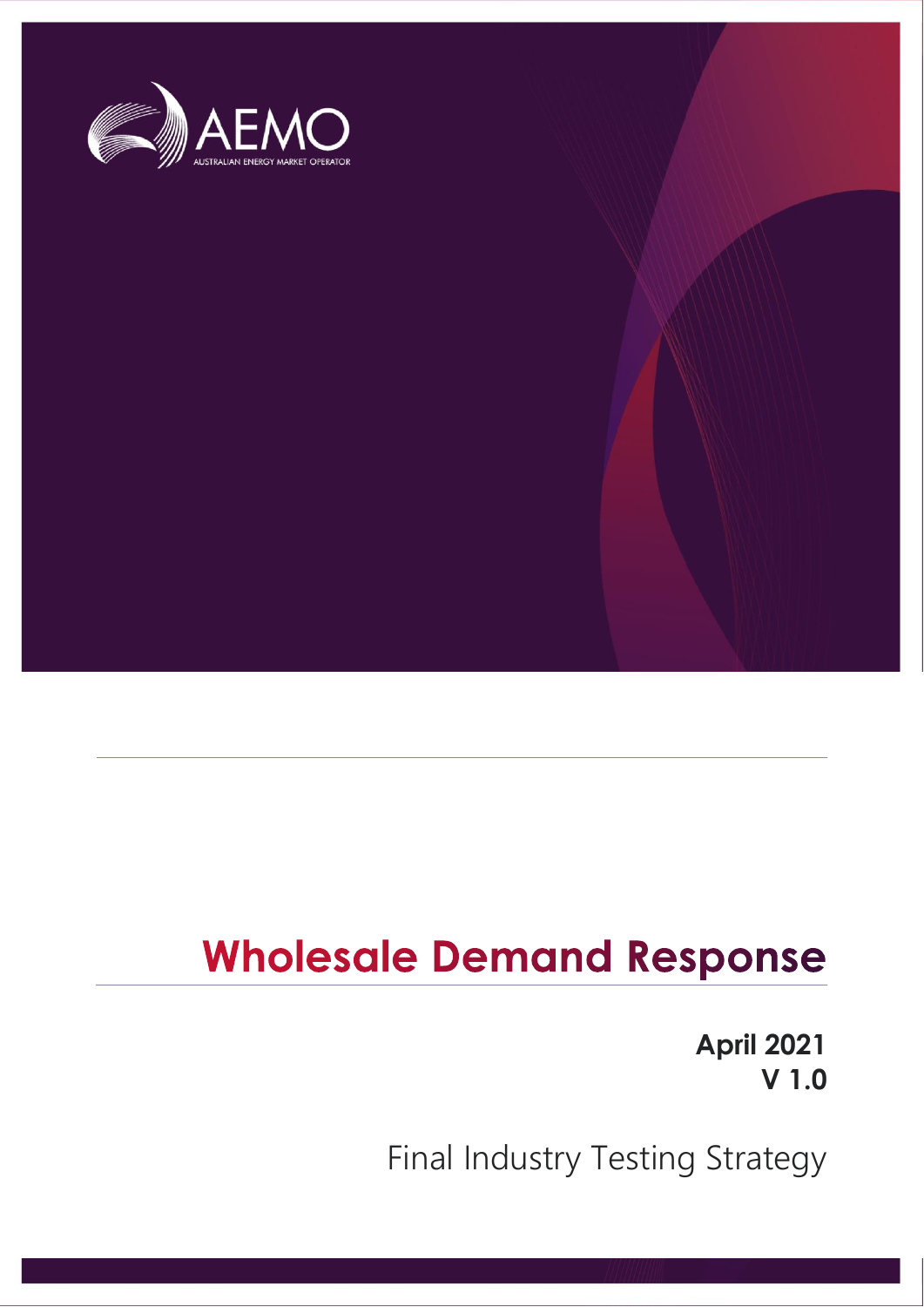# **Important notice**

#### **PURPOSE**

The AEMO Industry Testing Strategy sets out the high-level approach and principles associated with the IT system testing activities that will support the Wholesale Demand Response implementation.

#### **DISCLAIMER**

This document may be subsequently updated or amended. It is intended to provide general information and guidance, which is only current as at the date of its last publication. It does not constitute legal or business advice and should not be relied on as a substitute for obtaining detailed advice about the National Electricity Law, the National Electricity Rules, or any other applicable laws, procedures, or policies. AEMO has made every reasonable effort to ensure the quality of the information in this document but cannot guarantee its accuracy or completeness.

Accordingly, to the maximum extent permitted by law, AEMO and its officers, employees and consultants involved in the preparation of this document:

- make no representation or warranty, express or implied, as to the currency, accuracy, reliability, or completeness of the information in this document; and
- are not liable (whether by reason of negligence or otherwise) for any statements or representations in this document, or any omissions from it, or for any use or reliance on the information in it.

| Version | Release date | Changes                                                           |
|---------|--------------|-------------------------------------------------------------------|
| 0.1     | 25/2/2021    | Initial draft issued for discussion with WDR Consultative Group   |
| 1.0     | 01/4/2021    | Final strategy published incorporating feedback from participants |

#### **VERSION CONTROL**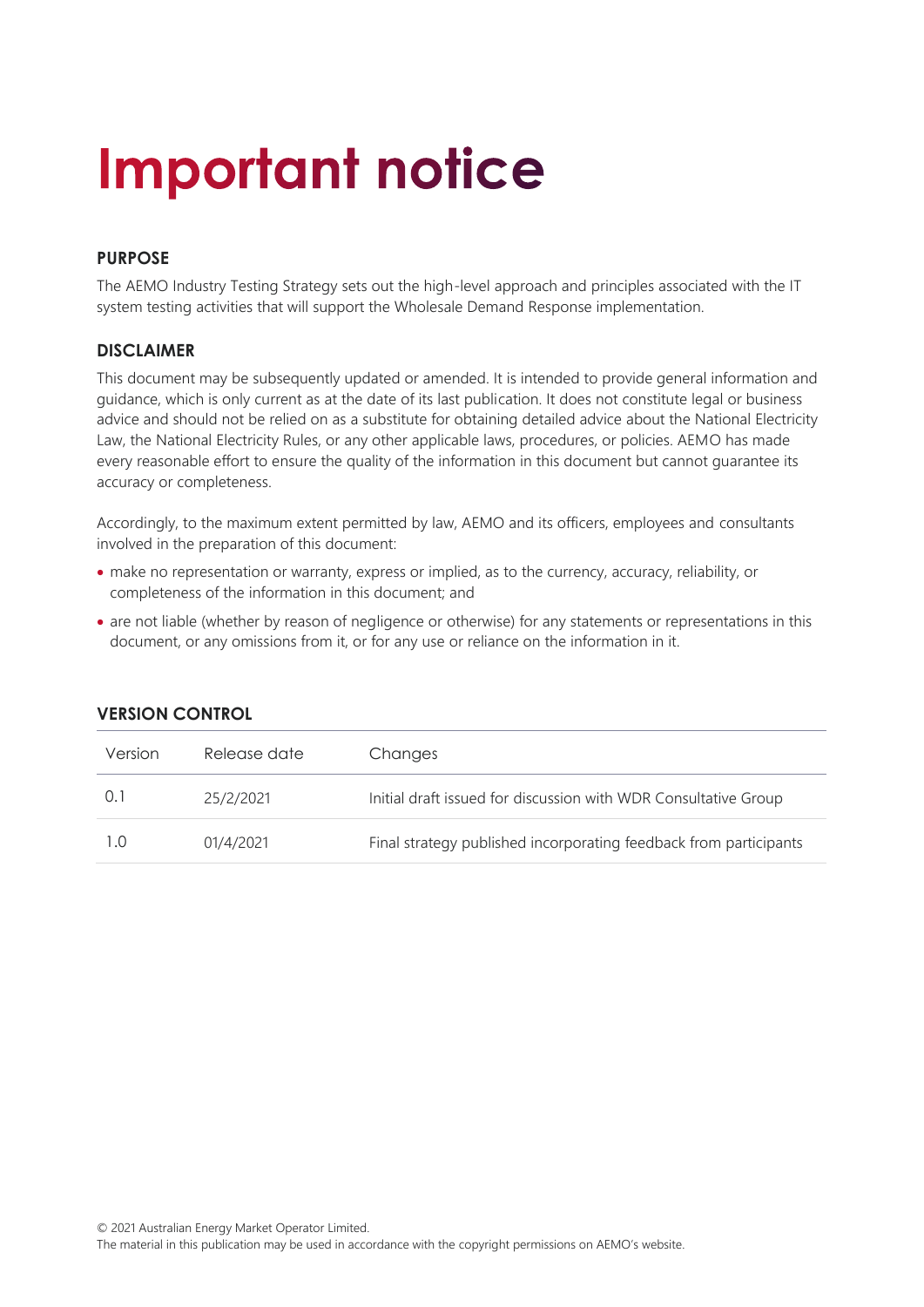# <span id="page-2-0"></span>**Executive summary**

The AEMC made a final rule and determination to facilitate Wholesale Demand Response (WDR) in the National Electricity Market (NEM), through implementing a Wholesale Demand Response Mechanism.<sup>1</sup>

The key objectives of the WDR implementation are to deliver:

- The new participant category of DRSP (Demand Response Service Provider) which is a registered participant that engages one or more end users to provide Wholesale Demand Response into the National Electricity Market (NEM).
- Wholesale demand-responsive capability classified into the NEM.
- Wholesale Demand Response participation in dispatch through standard bidding and dispatch processes.
- Wholesale Demand Response telemetry and metering requirements for system operations and visibility.
- Wholesale Demand Response visible to market participants and AEMO.
- Simple baseline methodology, with a level of parameterisation, for the start of the WDR mechanism.
- Wholesale Demand Response included in market recovery and compensation mechanisms (for example, ancillary services) where cost-effective and logical to do so.
- Accommodation of Wholesale Demand Response within short-term and pre-dispatch forecasting processes.
- Performance assessment and compliance based on the available data.

AEMO has a key coordination role, through collaboration with its industry consultative groups, to ready industry and itself for the WDR commencement date (24 October 2021).

A key component of market readiness is the industry testing phase – the period where AEMO and NEM participants test their market-interfacing business systems against updated procedures and AEMO's upgraded market systems. It should be noted that although industry testing forms a key component of market readiness and its outcome will help assess the readiness for go live, it will not dictate AEMO's go/no go decision for WDR implementation within AEMO.

At a high level, the Industry Testing Strategy defines the scope, approach, process, responsibilities, and high-level schedule of the industry testing phase for the WDR implementation. It will be supported by a detailed testing plan.

The industry testing phase of WDR has been planned to exercise new functionality and changes introduced by WDR and will provide the opportunity for:

- Intending DRSPs to go through the registration process, exercise the portfolio management capability, test the dispatch and settlement functions, and receive reports.
- Retailers to validate NMI Discovery and test the new reports.
- Distribution Network Service Providers (DNSPs) to receive and validate data for NMIs with the newly created participant role as well as receive reports.

Data model changes implemented as part of WDR may also be validated by participants during industry testing. If the situation arises where applicants/participants are not ready to participate in industry testing during the assigned fourweek window, AEMO will carry out testing by registering mock DRSPs to exercise and validate the changes introduced by the WDR implementation.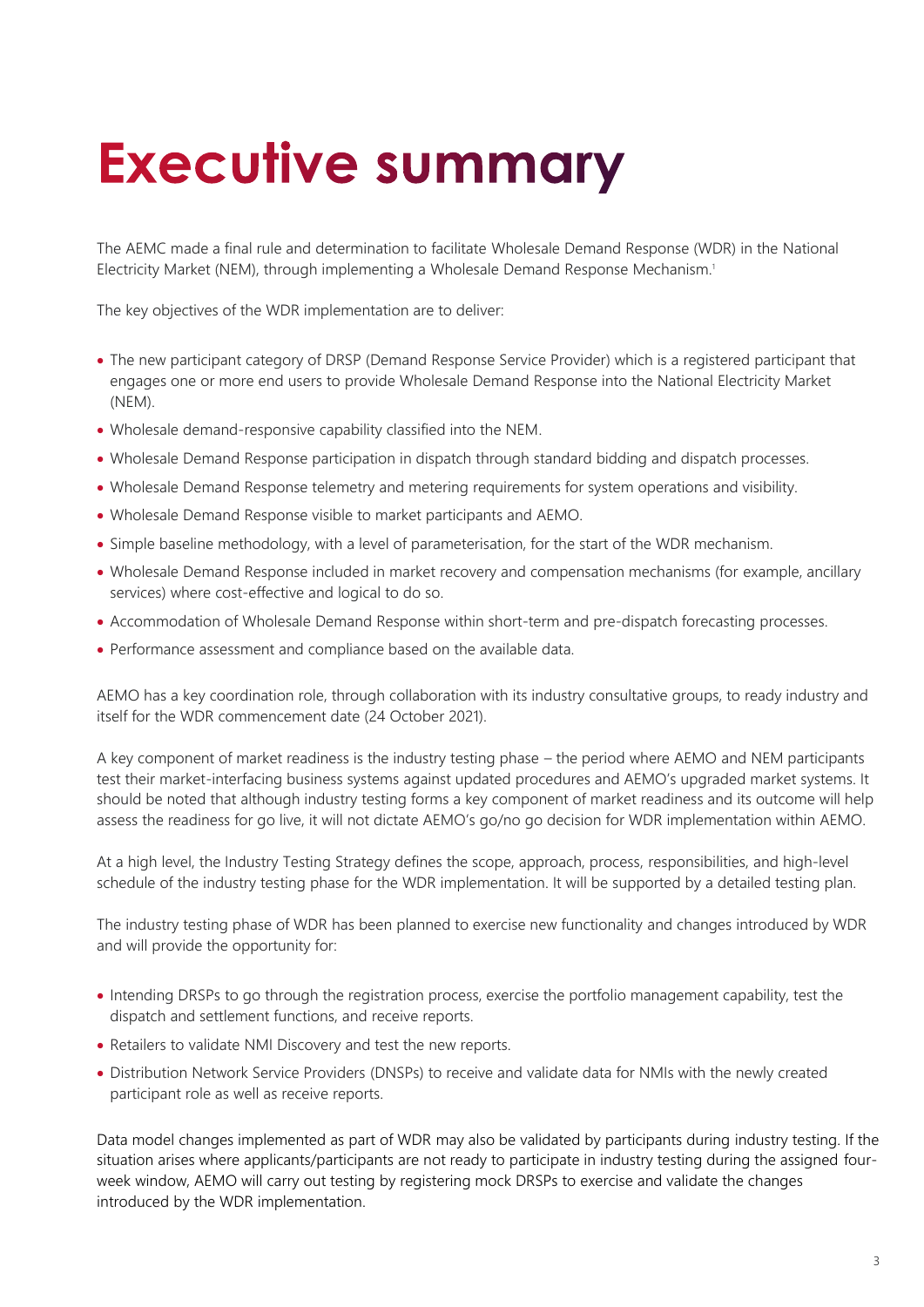## **Contents**

|          | Executive summary                                             | 3              |
|----------|---------------------------------------------------------------|----------------|
| 1.       | Introduction                                                  | 6              |
| 1.1      | Purpose                                                       | 6              |
| 1.2      | Reference documents                                           | 6              |
| 1.3      | Related documents                                             | 6              |
| 1.4      | Audience                                                      | 6              |
| 2.       | <b>Industry Testing Framework</b>                             | 7              |
| 2.1      | Defining "industry testing"                                   | $\overline{7}$ |
| 2.2      | Industry testing objectives                                   | $\overline{7}$ |
| 2.3      | Industry testing scope                                        | 8              |
| 2.4      | Industry testing principles                                   | 11             |
| 3.       | <b>Industry Testing Strategy</b>                              | 12             |
| 3.1      | Industry Testing Strategy approach                            | 12             |
| 3.2      | Test scope                                                    | 13             |
| 3.3      | Assumptions                                                   | 16             |
| 3.4      | Dependencies                                                  | 17             |
| 4.       | <b>Strategy implementation: Industry Testing Management</b>   | 18             |
| 4.1      | Test management tool                                          | 18             |
| 4.2      | Participant test registration                                 | 18             |
| 4.3      | Communication and status reporting                            | 18             |
| 5.       | Strategy implementation: market test planning and preparation | 20             |
| 5.1      | Test plan                                                     | 20             |
| 5.2      | Test data                                                     | 20             |
| 5.3      | Industry test environment: AEMO's pre-production              | 21             |
| 6.       | Strategy implementation: market test execution approach       | 22             |
| 6.1      | Industry Test Entry and Exit Criteria                         | 22             |
| 6.2      | Test scenario and script execution                            | 23             |
| 6.3      | Process Management                                            | 24             |
| 7.       | <b>Strategy implementation: Defect management</b>             | 25             |
| 7.1      | Defect management approach                                    | 25             |
| 7.2      | Suspension criteria and resumption requirements               | 29             |
| Glossary |                                                               | 31             |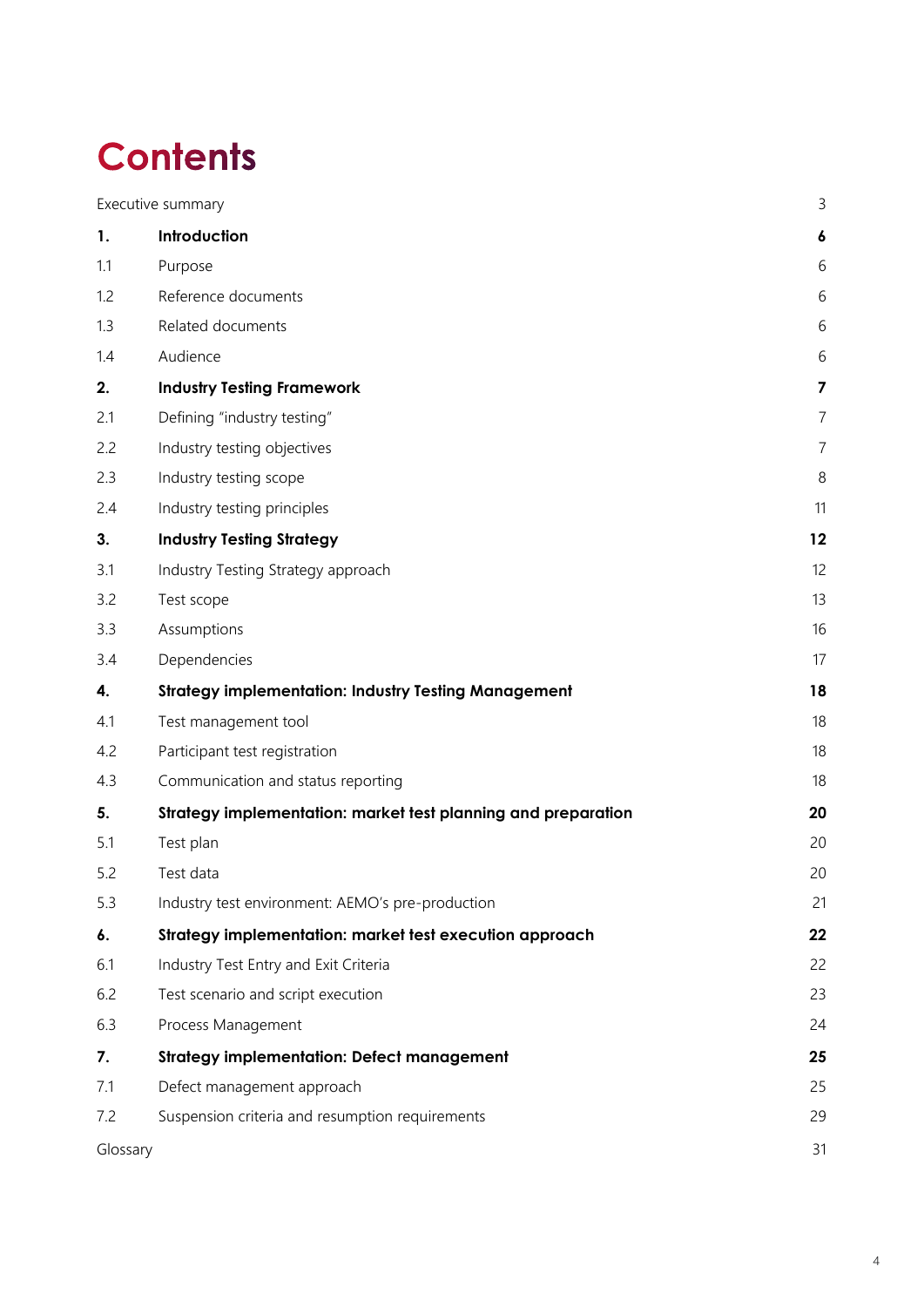## **Tables**

|               | Table 1 Reference documents                | 6              |
|---------------|--------------------------------------------|----------------|
|               | Table 2 Industry testing types             | $\overline{7}$ |
|               | Table 3 WDR market system changes          | 8              |
|               | Table 4 Test approach                      | 13             |
| Table 5 Scope |                                            | 13             |
|               | Table 6 Communication and status reporting | 19             |
|               | Table 7 Activities                         | 24             |
|               | Table 8 Defect severity classification     | 26             |
|               | Table 9 Defect priority classification     | 27             |
|               | Table 10 Defect management status          | 27             |
|               | Table 11 Defect causes and descriptions    | 29             |

## **Figures**

| Figure 1 WDR architecture                      |    |
|------------------------------------------------|----|
| Figure 2 Indicative WDR industry test timeline |    |
| Figure 3 Defect Management Cycle               | 28 |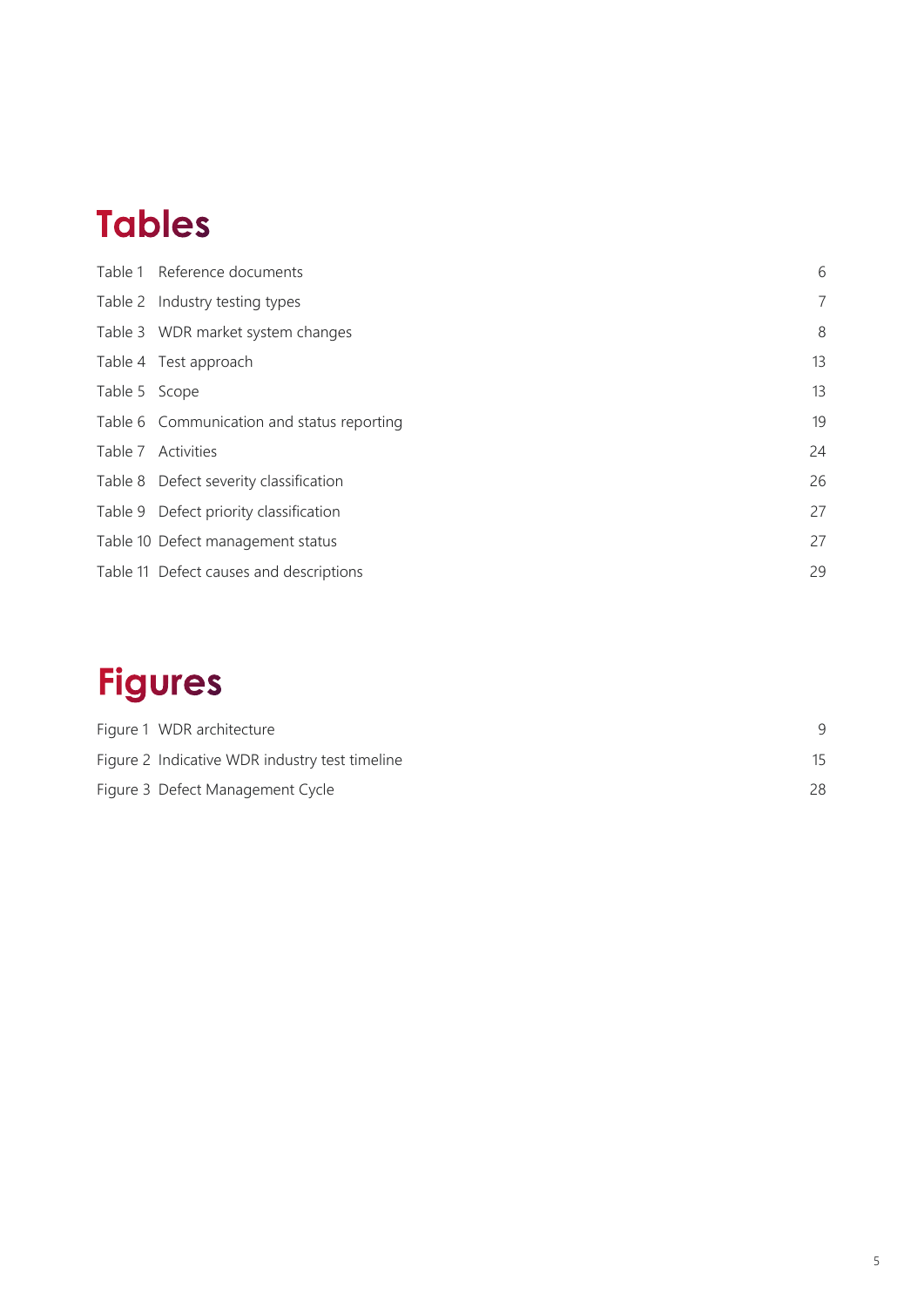# <span id="page-5-0"></span>1. Introduction

This chapter sets out the purpose, scope, and approach to the development of this Industry Testing Strategy.

## <span id="page-5-1"></span>1.1 Purpose

The purpose of the Industry Testing Strategy is to set out an approach for managing, coordinating, monitoring, and reporting on AEMO's and NEM participants' industry testing activities and results.

It is a high-level document that describes the testing approach that applies to the WDR implementation industry testing phase. This strategy will be supported by an individual test plan containing specific details about each of the planned industry testing phases.

## <span id="page-5-2"></span>1.2 Reference documents

<span id="page-5-5"></span>The following WDR related documents or web pages are relevant to the industry testing.

#### **Table 1 Reference documents**

| # | Document name                                                                                                                     |
|---|-----------------------------------------------------------------------------------------------------------------------------------|
|   | AEMC Final Rule: https://www.aemc.gov.au/rule-changes/wholesale-demand-response-<br>mechanism                                     |
|   | AEMO WDR High Level Design: https://aemo.com.au/initiatives/submissions/wholesale-demand-<br>response-mechanism-high-level-design |

## <span id="page-5-3"></span>1.3 Related documents

The Industry Test Strategy is a high-level document that defines the approach and scope of WDR Industry Testing. This is further supported by the Industry Test Plan document which will provide details on the implementation and execution of the test levels defined in this Industry Test Strategy document.

## <span id="page-5-4"></span>1.4 Audience

This Industry Testing Strategy is primarily intended for all NEM participants affected by WDR implementation particularly their:

- Test managers, test leads, test analysts
- Project managers
- Developers and business and functional SMEs.

Secondary audiences within these businesses including:

- Development managers
- IT operations teams
- Change controllers
- Operations teams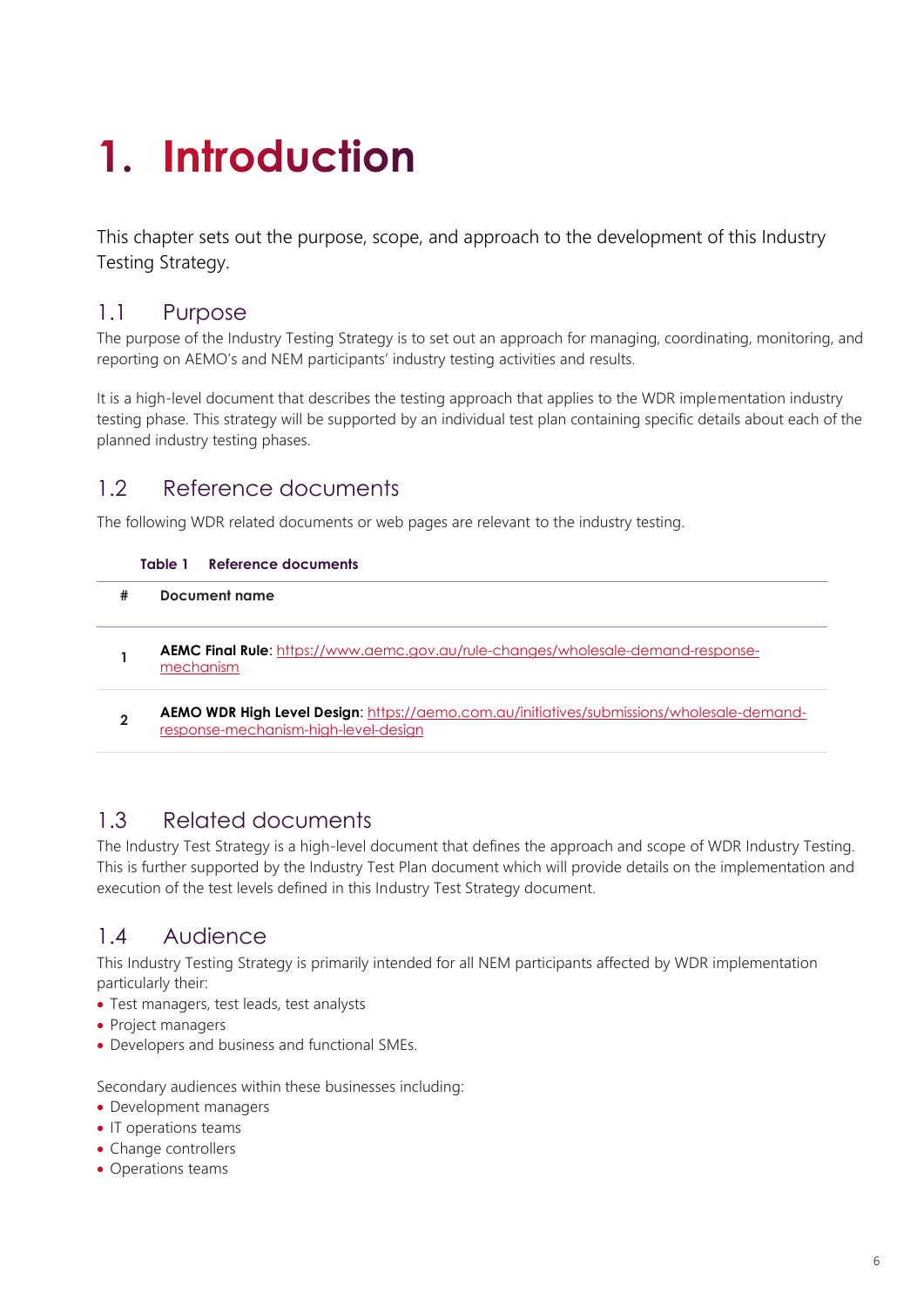# <span id="page-6-0"></span>2. Industry Testing **Framework**

This chapter describes the framework that underpins the WDR Industry Testing Strategy. It explains the strategy's objective, scope, and underlying principles. It also defines 'industry testing' for the purposes of the WDR implementation.

## <span id="page-6-1"></span>2.1 Defining "industry testing"

Throughout this document, "industry testing" refers to the testing performed between NEM participants and AEMO to validate whether the updates made to NEM participants' market interfacing systems and AEMO's market systems comply with the WDR procedural arrangements. Industry testing is conducted in pre-production as a final stage before deployment to production.

Generally, AEMO conducts three different types of industry testing with the industry as explained in Table 2. This is in addition to the pre-production system being available for participants to perform self or bi-lateral testing at any time from when the changes are deployed.

| Type of industry testing       | <b>Description</b>                                                                                                                     | <b>WDR</b> example                                                                                 |
|--------------------------------|----------------------------------------------------------------------------------------------------------------------------------------|----------------------------------------------------------------------------------------------------|
| Industry testing               | Self-testing of functionality such as connectivity,<br>and/or coordinated multi-party testing of functional<br>scenarios               | B2B accreditation and<br>transactions (MDN, PMD,<br>VMD)                                           |
| Invitation industry<br>testing | Coordinated testing of business process scenarios<br>with a select number or subset of participants with<br>systems ready for testing. | Testing DRSP Registration<br>Process, Settlements<br>reconciliation process for<br>DRSPs and FRMPs |
| <b>Market trials</b>           | Coordinated multi-party end-to-end testing of<br>business process scenarios                                                            | N/A                                                                                                |

#### <span id="page-6-3"></span>**Table 2 Industry testing types**

## <span id="page-6-2"></span>2.2 Industry testing objectives

Industry testing provides market participants the opportunity and tools to test their updated systems and processes against AEMO's updated electricity retail and wholesale market procedures and systems.

In relation to WDR implementation, the objectives of industry testing are:

- To validate whether the updates made to participants' market interfacing systems and AEMO's market systems comply with the relevant WDR rule and procedural arrangements
- To ensure WDR end-to-end processes implemented by AEMO meet requirements
- To ensure that there are no defects introduced from WDR changes (via regression testing).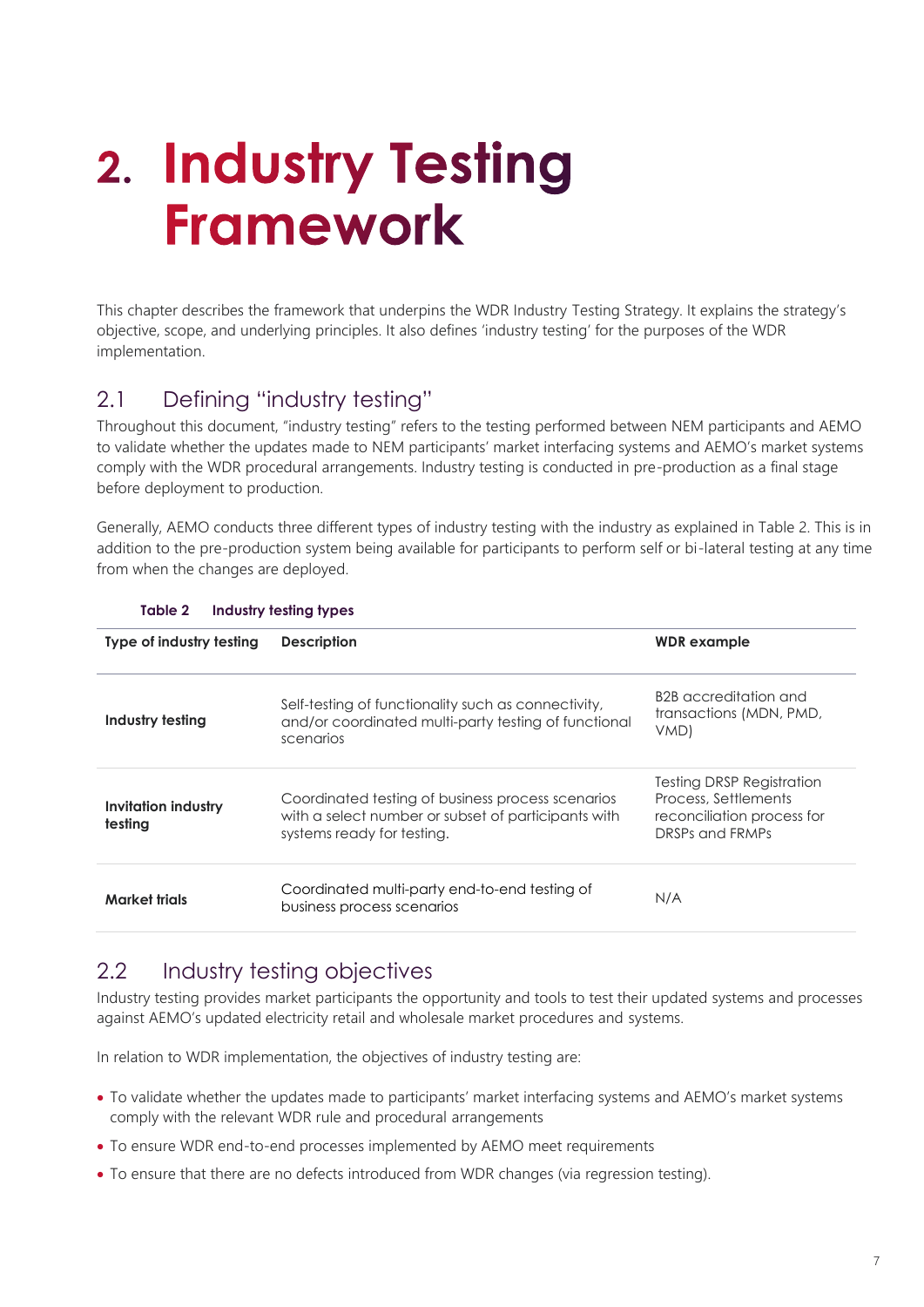## <span id="page-7-0"></span>2.3 Industry testing scope

Industry testing will consist of system integration testing between NEM participants' systems and AEMO's systems, to test the system changes required to implement WDR. Where required for a test phase, test plans will detail the scope inclusions and exclusions for that phase (see chapter 5).

The Industry Testing Strategy and associated testing plans relate to the various WDR commencements and market system changes as described below.

Relevant WDR commencements are:

- June 2021 AEMO Internal Release (for AEMO users only) Applications for new DRSP Registrations can be submitted to AEMO
- 24 October 2021 WDR commencement. DRSPs may bid demand response into the NEM and will be settled for dispatched wholesale demand response. New Portfolio Management System available to DRSPs to classify WDR units and manage their portfolios.

<span id="page-7-1"></span>AEMO, as the market operator, needs to make the following market system changes to implement WDR:

| Domain     | System                            | Change                                                                                                                                                                   |
|------------|-----------------------------------|--------------------------------------------------------------------------------------------------------------------------------------------------------------------------|
| Retail     | $MSATS - B2M$                     | Create the DRSP role in retail systems                                                                                                                                   |
|            | $MSATS - B2B$                     | Enable B2B accreditation for DRSPs                                                                                                                                       |
| Wholesale  | Registrations                     | Enable participants to register as a DRSP and perform<br>classification and aggregation for NMIs.                                                                        |
|            | <b>FMMS: Settlements</b>          | Enable WDRU energy to be settled, billed, and invoiced.<br>Generate reconciliation reports.                                                                              |
|            | <b>EMMS: Bidding and Dispatch</b> | Enable WDRU energy to be dispatched and forecasted.<br>Changes are required to bid submissions, dispatch, pre-<br>dispatch, MT PASA, ST PASA and operational forecasting |
| <b>New</b> | Portfolio Management system       | Enable participants to classify and manage their WDR<br>portfolios (including aggregations).                                                                             |
|            | <b>Baselining</b>                 | Enable PoL (predictability of load) and baseline calculations<br>of NMIs for DRSPs.                                                                                      |
|            |                                   | Generate Baseline calculation reports.                                                                                                                                   |

#### **Table 3 WDR market system changes**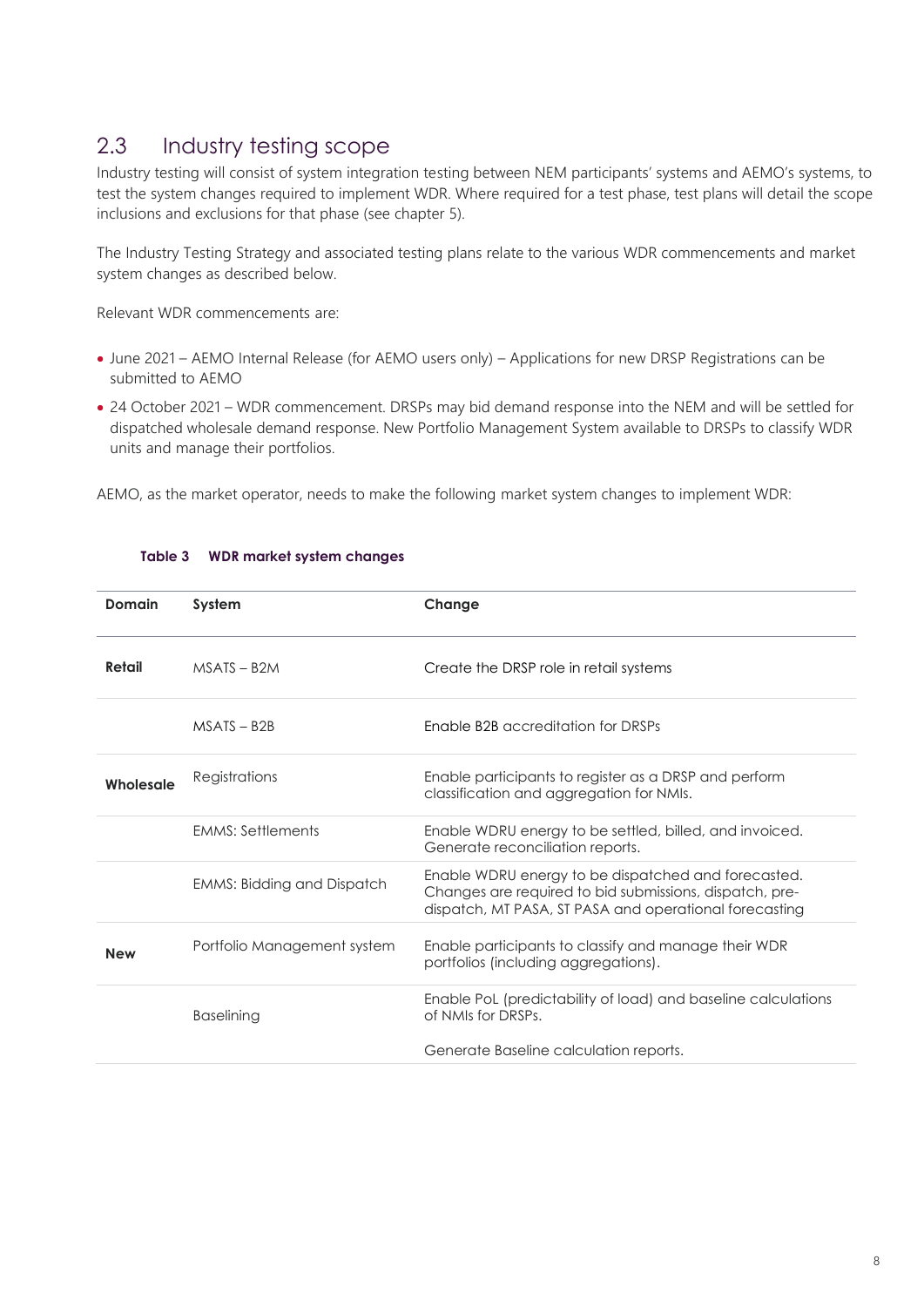#### **Figure 1 WDR architecture**

<span id="page-8-0"></span>

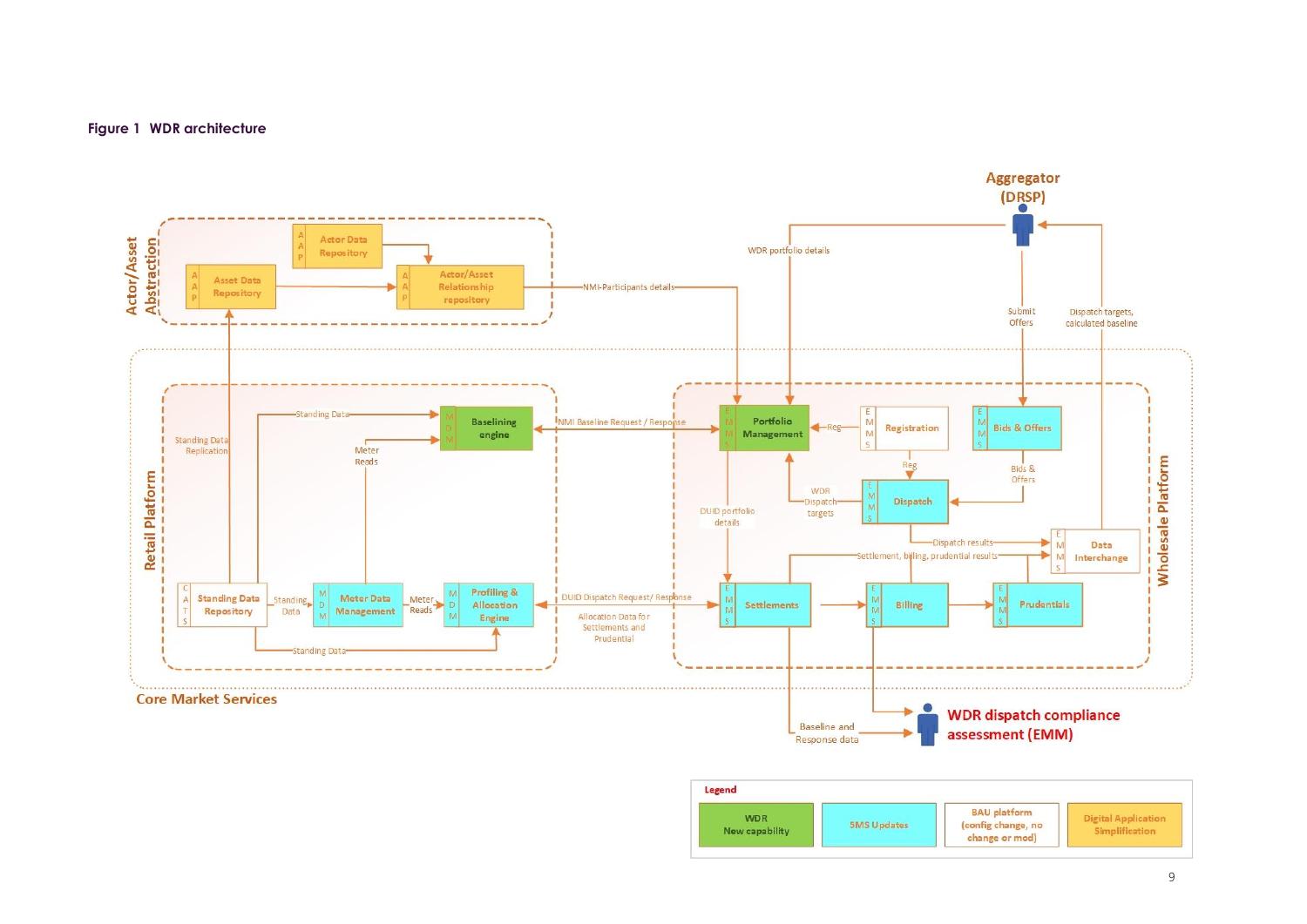## 2.3.1 Portfolio Management System

As part of the WDR implementation, AEMO will introduce the new Portfolio Management System for participants to create and manage their portfolios for WDR. Participants will use the Portfolio Management system to:

- View their portfolio of WDRUs
- Submit new application requests for AEMO's approval such as:

Classify new NMIs

Declassify existing NMIs

Aggregate

Disaggregate

Update baseline methodologies and parameters

Request to reinstate a NMI following suspension due to non-compliance. 

Continue application(s) from draft

View the status of submitted requests

Request to withdraw submitted requests

Self-assess baselines associated to a NMI or by a Portfolio 

Identify their NMI as unavailable due to operational issues. 

To the extent possible, portfolio management system testing will be included in industry testing, noting that AEMO needs to ensure access to confidential data is appropriately managed during the industry testing period.

## 2.3.2 Scope inclusions

• Market capability based technical, functional, and business operational testing as follows:

Market technical verification and validation: Determines the technical state of the solution e.g. schema validations, connectivity and provided interfaces.

Market functional verification and validation: Determines the state of solution as matched against required business functionality and business processes. The solution may not mirror production from a complete "go-live" perspective e.g. performed on low volumes of data and accelerated timeframes.

Market operational capability verification and validation: Determines the state of the solution from a "go-live" perspective and verifies technical, functional, and operational compliance to obligations. Mirrors as close as possible the "go-live" state of the solution from the perspective of data, timing etc. Covers key business processes essential to the operation of Wholesale Demand Response.

• B2B Accreditation and Registration

#### 2.3.3 Scope exclusions

- Changes to NEM participants' supporting business systems that do not directly interact with AEMO's market systems (i.e. back-end systems). These are addressed by participants own test strategies.
- Any bilateral testing between participants (including B2B transactions). Participants can coordinate bilateral testing between themselves in parallel with industry testing, however any reporting during industry testing will not refer to bilateral testing.
- Downstream business procedures for each industry participant.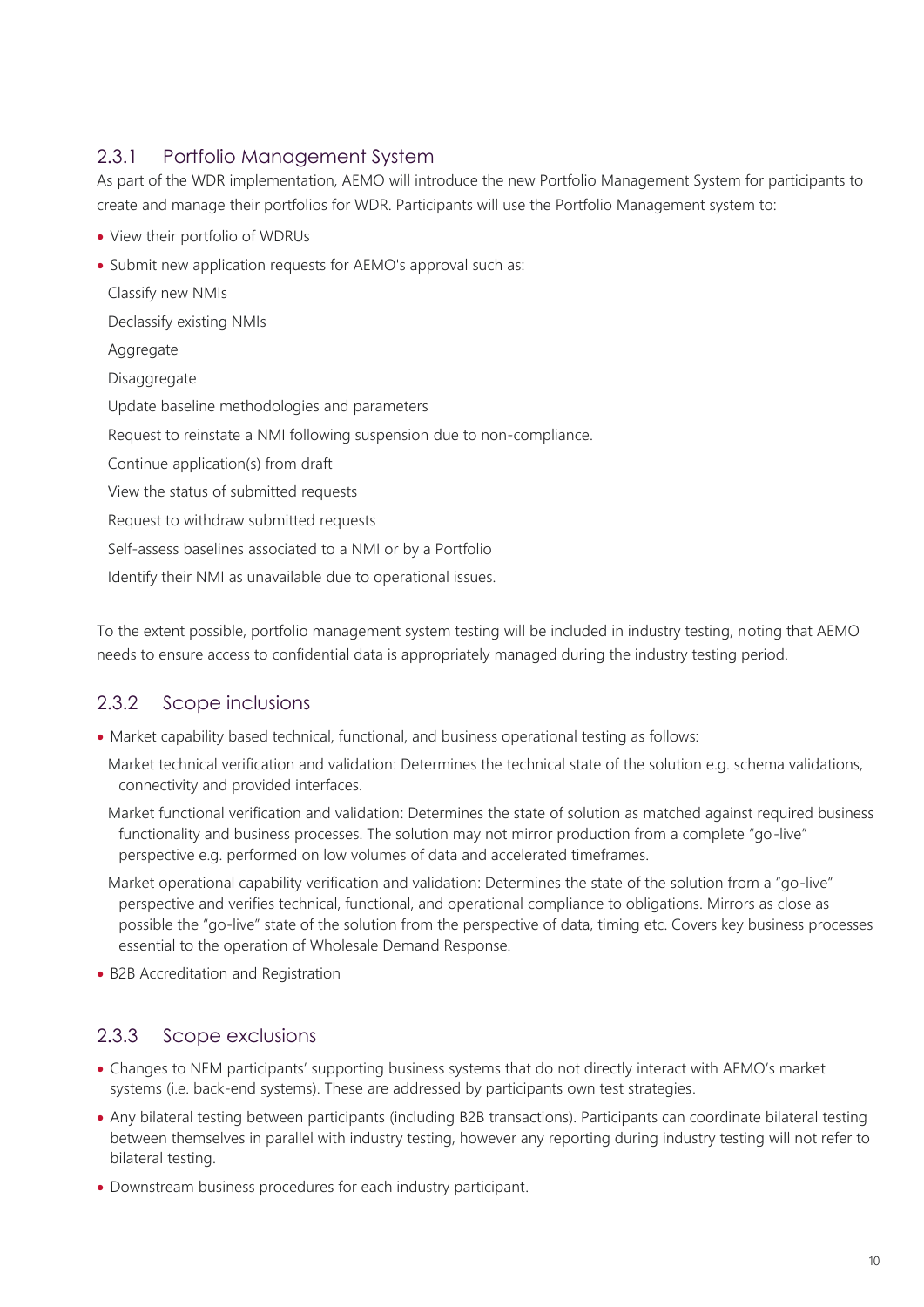• Non-functional testing – this is to be covered within AEMO's internal test cycles for WDR.

## <span id="page-10-0"></span>2.4 Industry testing principles

Industry testing of multiple-party interactions requires cooperation between participants to be successful. The following key principles should guide all parties involved in industry testing:

- 1. Appropriate choice of testing types: For WDR, the recommended test types are industry testing and industry testing by invitation.
- 2. A detailed test plan will be developed by AEMO in consultation with the WDR CG (or specific working group) to support WDR testing activities, with the level of detail and involvement consistent with type of industry testing being conducted.
- 3. AEMO will provide timely and suitable test environments: AEMO will facilitate participants testing their updated systems and processes against AEMO's WDR solution.
- 4. Adherence to the Industry Testing Strategy and associated tests plans: All parties participating in industry testing must use their best endeavours to adhere to the Industry Testing Strategy and test plan– including meeting key dates, fulfilling entry criteria checklist, adhering to defect management guidelines and reporting guidelines.
- 5. Appropriately skilled resource capability: All parties participating in industry testing must be appropriately resourced for the test planning and test execution effort.
- 6. Scope limited to critical business processes: Any coordinated testing that requires interactions between multiple parties will be limited to critical business processes, unless otherwise agreed by the impacted parties.
- 7. Release notes will be provided for each participant facing system detailing functionality and defects fixes applicable to the release.
- 8. Test Data Participant Test Data sets will need to be prepared and aligned to AEMO's Pre-Production environment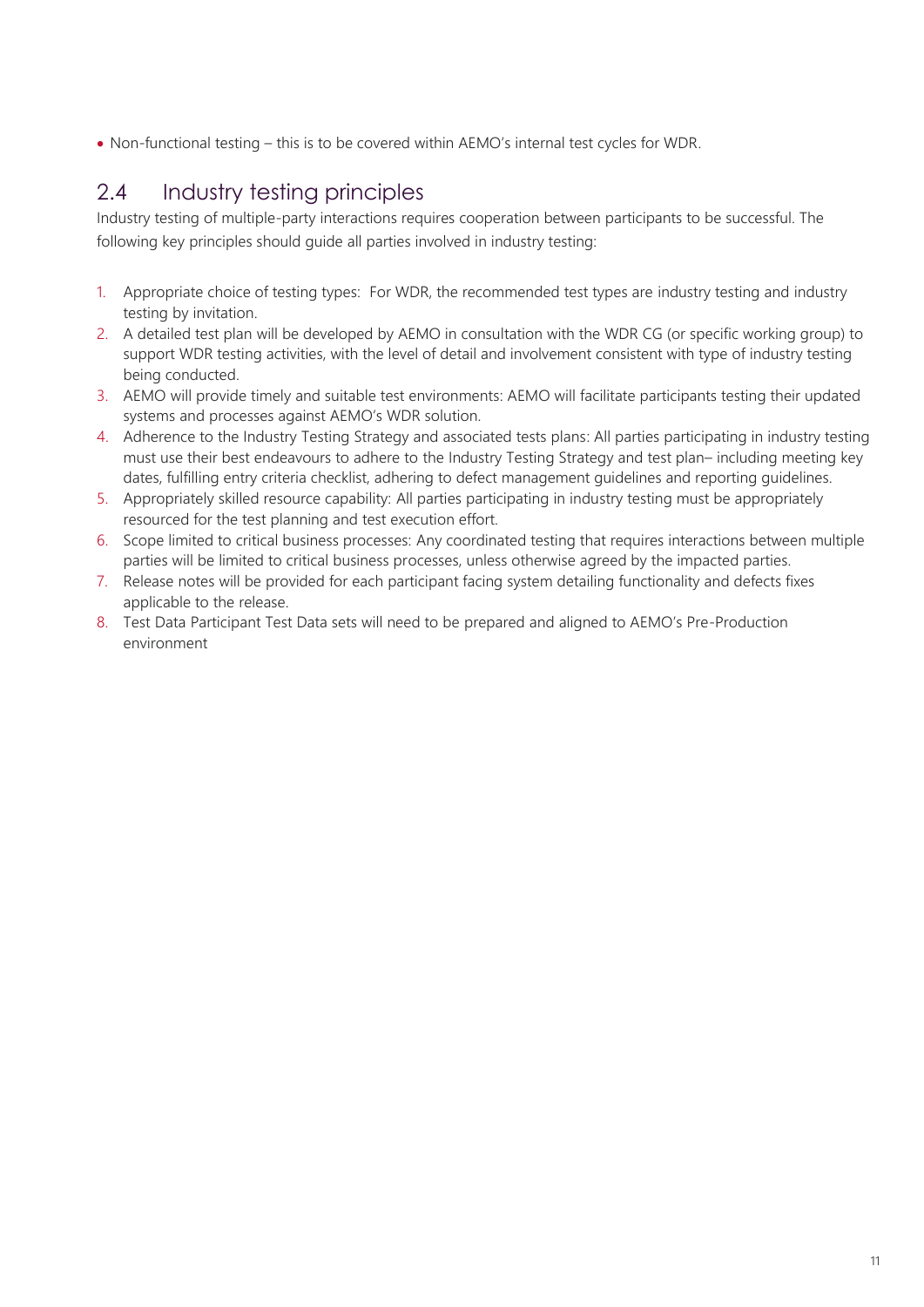# <span id="page-11-0"></span>**3. Industry Testing Strategy**

This chapter sets out the Industry Testing Strategy, comprising:

- the approach to industry testing
- high-level test activities and timing
- assumptions underpinning the strategy

## <span id="page-11-1"></span>3.1 Industry Testing Strategy approach

The following matters were considered in formalising the approach for WDR industry testing:

- The ability to meet WDR testing objectives.
- Affected participant types:
	- DRSPs that choose to participate (either from the commencement date or a later time)
	- Retailers (FRMPs) that are required to fund WDR at their NMIs, noting that WDR only applies to large electricity customers
	- − Distributors (DNSPs)
- Necessary testing scope/coverage
- Regulatory and project timeframes (see Figure 2)
- Proximity of 5MS/GS and "customer switching" implementations noting that WDR implementation has been consciously planned to dovetail with 5MS implementation where feasible
- Resourcing (internal and external).
- Entry criteria
	- As preprod is a working environment, industry testing will be executed with DRSPs who are registered, or in in the process of registering as a DRSP, to classify WDRU. Applicants are provided access to preprod as part of the BAU pre-registration onboarding process.
	- − If the above condition is not met, the alternative is for AEMO to set up a dummy participant to interact with the FRMPs during testing
	- − Dummy NMIs may need to be set up and used to avoid the risk of compromising the confidentiality of large NMIs

The Table 4 summarises the test approach and Table 5 shows the test scope by participant type. Figure 2 sets out the indicative test timeline.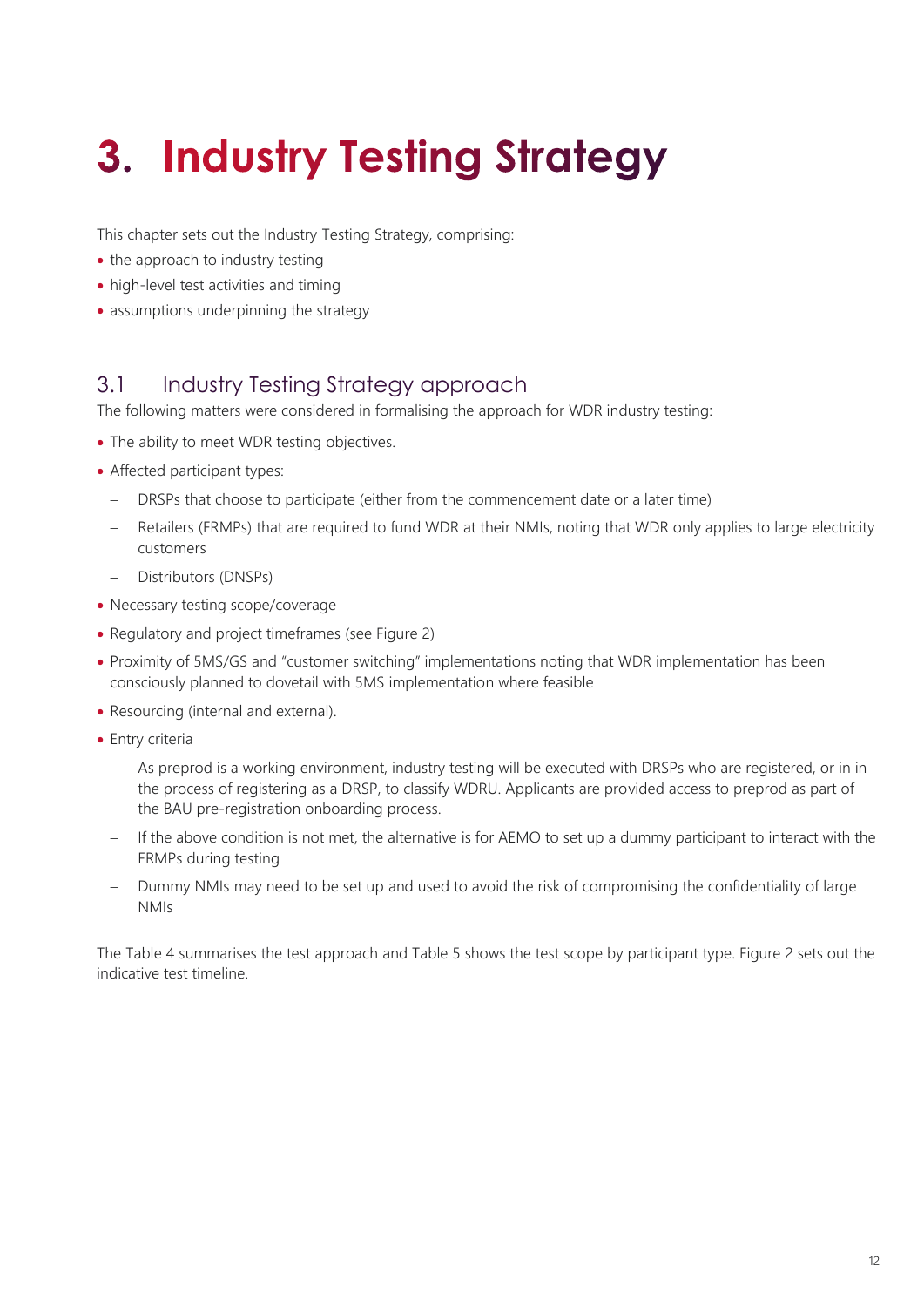<span id="page-12-1"></span>

| Element                         | <b>Description</b>                                                                                                                                                                                                                                                                                                                                                                           |  |
|---------------------------------|----------------------------------------------------------------------------------------------------------------------------------------------------------------------------------------------------------------------------------------------------------------------------------------------------------------------------------------------------------------------------------------------|--|
| Industry testing timing         | Monday 6 September 2021 to Friday, 1 October 2021 (ahead of 24<br>October go-live)                                                                                                                                                                                                                                                                                                           |  |
| <b>Eligibility</b>              | Participants can take part in industry testing:<br>If they have been registered as a DRSP, or are in the process<br>of registering as a DRSP, to classify WDRU<br>Completed the required level of B2B accreditation as part of<br>the Registration process if they need to access B2B<br>transactions<br>Once their systems are ready and connected to AEMO's<br>pre-production environment. |  |
| Environment                     | AEMO pre-production                                                                                                                                                                                                                                                                                                                                                                          |  |
| <b>Testing types</b>            | Invitation industry testing and industry testing                                                                                                                                                                                                                                                                                                                                             |  |
| Test cases                      | Participants will be supplied with documentation which will enable<br>them to create their own test cases.<br>Guidance can be provided by the AEMO test team.                                                                                                                                                                                                                                |  |
| Test and defect management tool | <b>PractiTest:</b> Participants will be given the required level of access to<br>this tool which has a web interface.                                                                                                                                                                                                                                                                        |  |
| Non-functional testing          | Non-functional testing (e.g. performance, security) will be done by<br>AEMO before industry testing starts                                                                                                                                                                                                                                                                                   |  |

## <span id="page-12-0"></span>3.2 Test scope

#### <span id="page-12-2"></span>**Table 5 Scope by participant type**

| <b>Participant type</b>                 | <b>Test coverage</b>                                                                                                                                                                                                                                                                                                                                                                                                                                                                                                                                                                                                                                                                                             |  |
|-----------------------------------------|------------------------------------------------------------------------------------------------------------------------------------------------------------------------------------------------------------------------------------------------------------------------------------------------------------------------------------------------------------------------------------------------------------------------------------------------------------------------------------------------------------------------------------------------------------------------------------------------------------------------------------------------------------------------------------------------------------------|--|
| Demand Response Service Provider - new! | Functional test scenarios:<br>Registration<br>$\bullet$<br><b>Classification/Aggregation</b><br>Standing Data Updates (via CR5100/5101)<br>De-registration<br>Trigger Baseline methodology calculations (and<br>receive the Baseline accuracy and bias scores) for<br>eligibility<br>Exercise Portfolio Management<br>٠<br>functionality/features<br><b>Bidding</b><br>Dispatch<br>Settlements<br>Initiate B2B Transactions (MDNs, PMD, VMD) via<br>$\bullet$<br>AEMO's B2B eHub (Note that MDPs will not be<br>required for this testing)<br>Full end to end process (registration, bidding,<br>٠<br>dispatch, settlement, reporting) via invitation<br>industry testing<br>Receive reports<br>Receive invoices |  |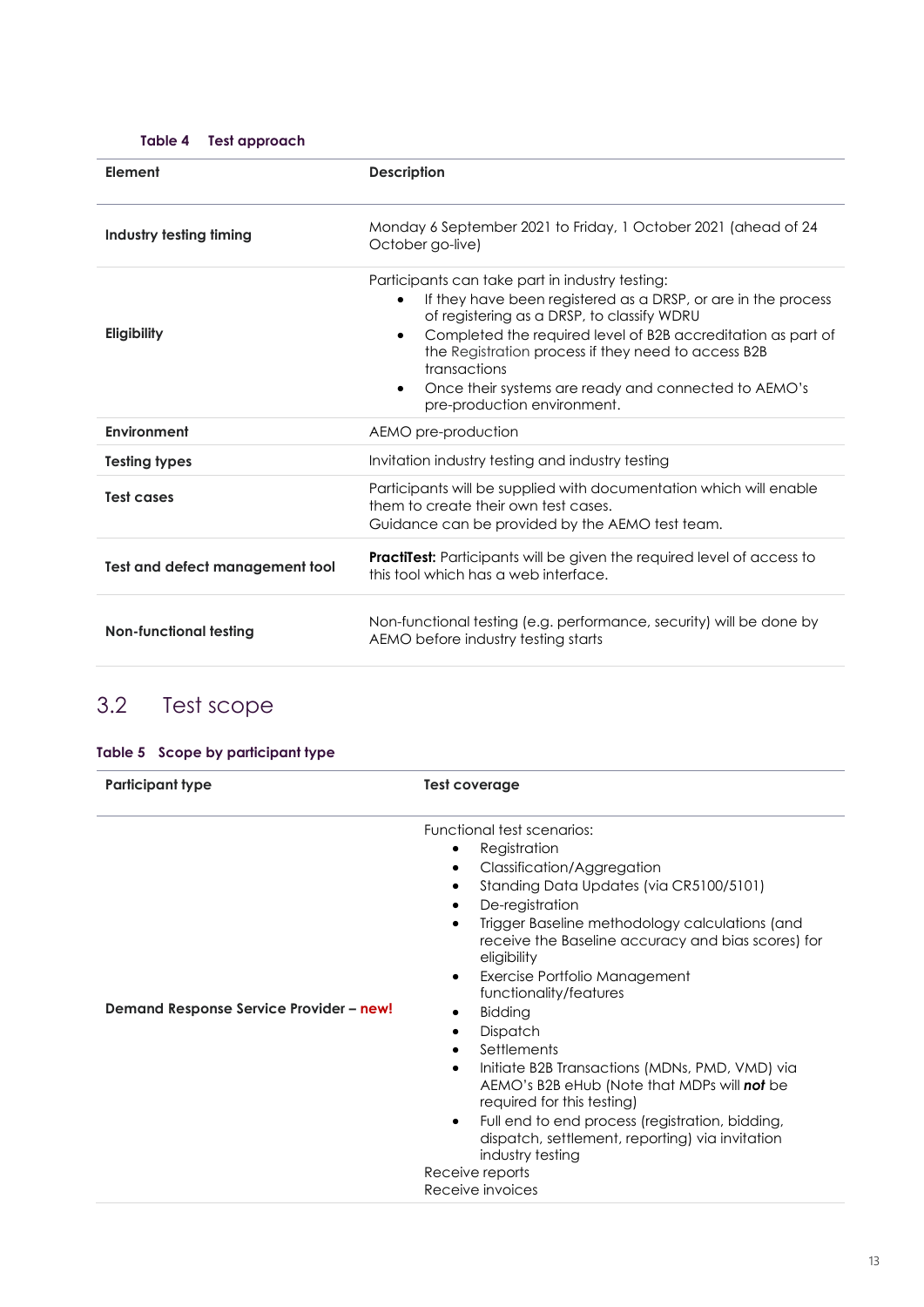| <b>Participant type</b>                | Test coverage                                                                                        |
|----------------------------------------|------------------------------------------------------------------------------------------------------|
| <b>Retailers</b>                       | Send/receive reports<br><b>NMI Discovery</b>                                                         |
| Distribution Network Service Providers | Receive and process standing data updates with new<br>participant category (DRSP)<br>Receive reports |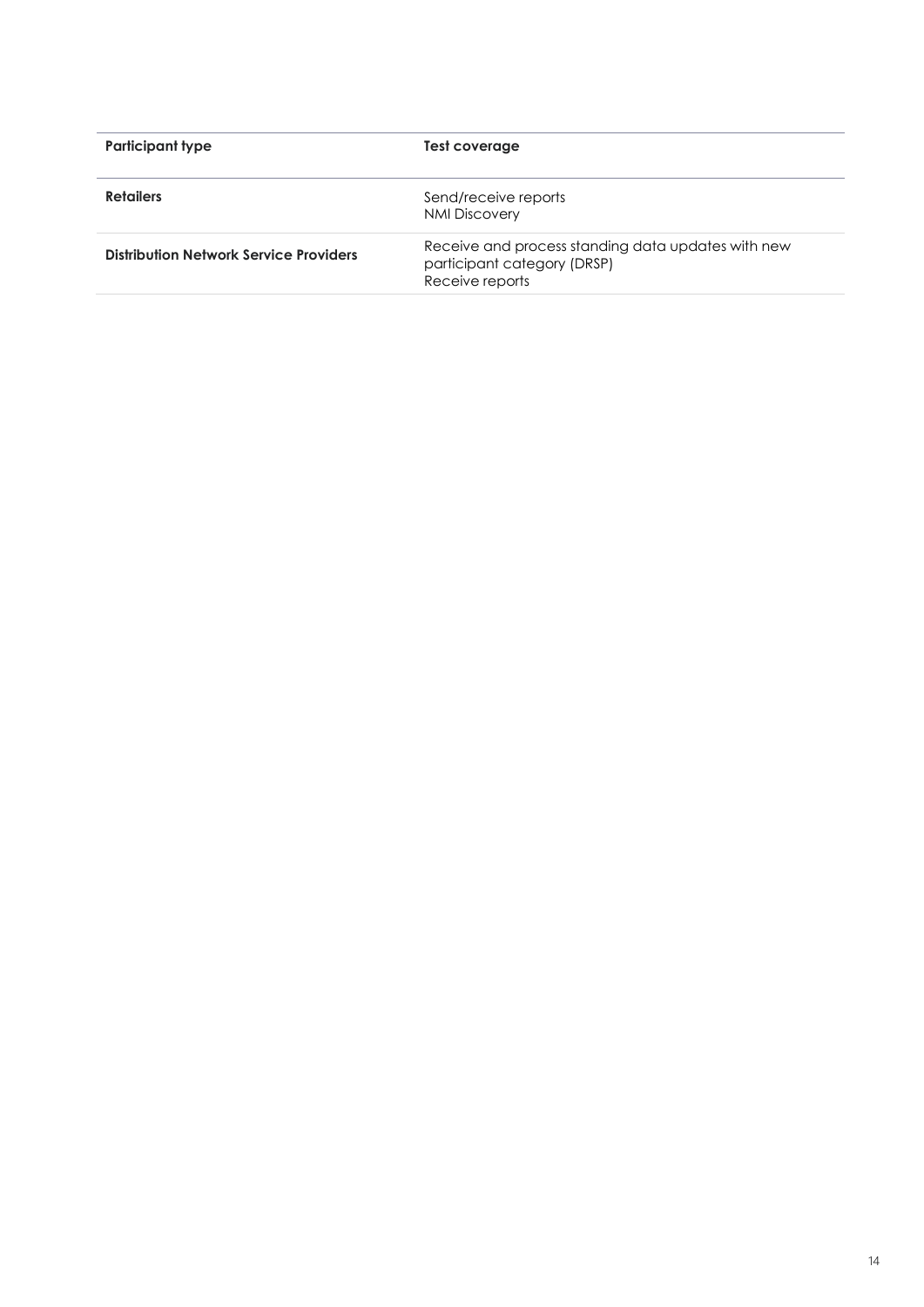<span id="page-14-0"></span>

#### **Figure 2 Indicative WDR industry test timeline (current as of April 2021)**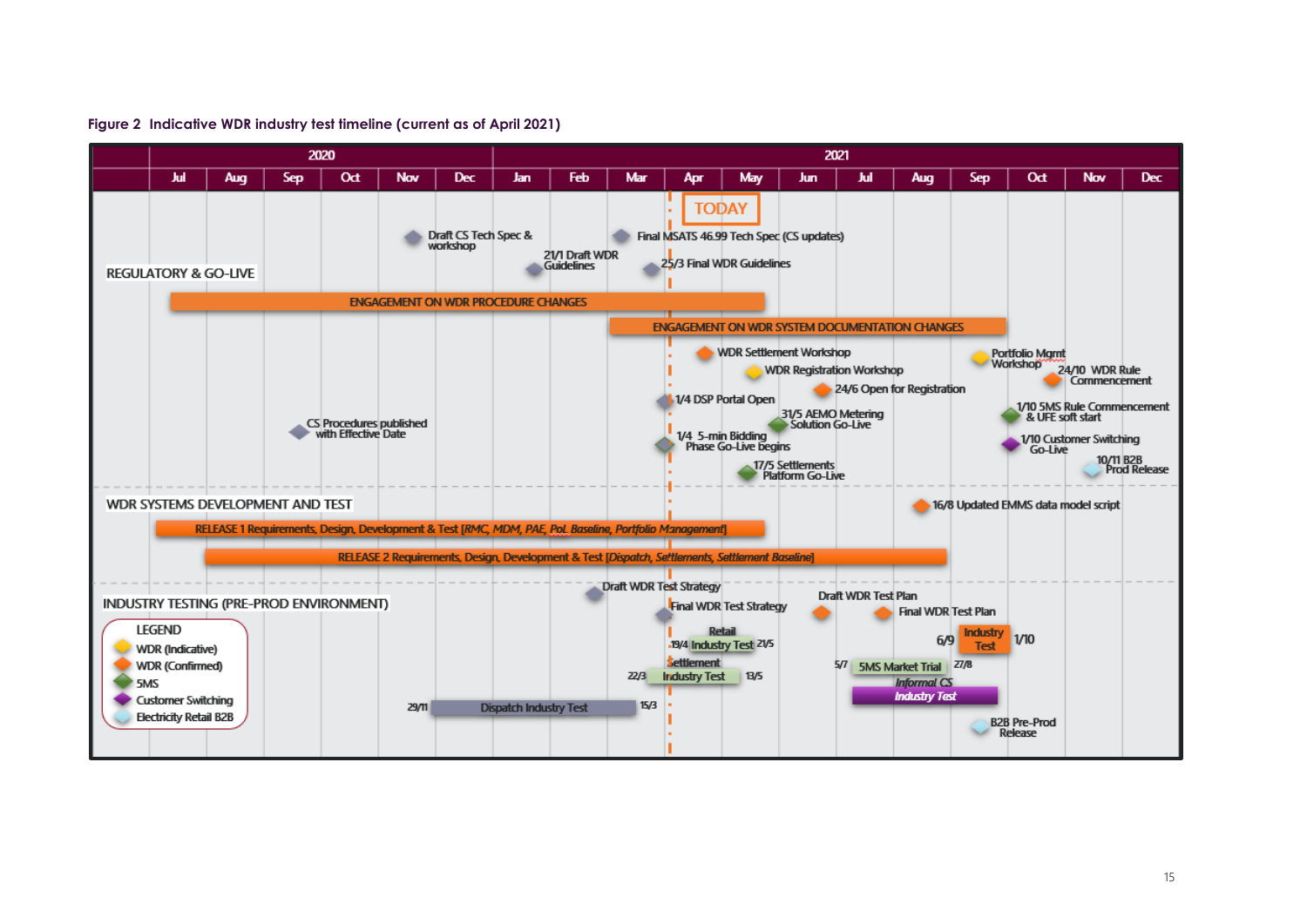## <span id="page-15-0"></span>3.3 Assumptions

The key assumptions underpinning the WDR Industry Testing Strategy are:

- AEMO will provide and maintain the single Pre-Production environment which will be used for all WDR industry testing activities.
- WDR code will be merged with the 5MS code for Settlements, Dispatch, Bidding, and some common components of the Retail system. As such the merged code will be deployed in AEMO's pre-prod environment where WDR industry testing may run in parallel with the 5MS market trials between July 2021 through to September 2021. WDR Industry testing may be impacted if the 5MS Trials are extended. This is a risk and has been noted in the [Risk Register.](https://aemocloud.sharepoint.com/:x:/r/sites/EmergingMarketsServices/_layouts/15/Doc.aspx?sourcedoc=%7B2BB17AB3-EBEE-4350-A3A0-6EB949B42DDF%7D&file=WDR%20Industry%20risks%20and%20issues%20register.xlsx&wdLOR=cB9F132E3-87BE-4151-9B3B-703A69CC78E7&action=default&mobileredirect=true)
- As preprod is a working environment, industry testing will be executed with DRSPs who are registered, or in in the process of registering as a DRSP, to classify WDRU. Applicants will be provided access to preprod as part of the BAU pre-registration onboarding process. If this condition is not met, the alternative is for AEMO to set up a dummy participant to interact with the FRMPs during testing
- Dummy NMIs may need to be set up and to avoid the risk of compromising the confidentiality of large NMIs
- Any change that is linked to or deployed to support a procedural or technical specification change will ensure the procedure(s) or technical specification(s) are documented and approved prior to the commencement of industry testing.
- AEMO will perform all internal functional testing prior to the release of any changes into pre-production.
- AEMO will perform internal non-functional testing prior to the release of any changes into pre-production for all WDR changes.
- Participants intending to participate in the trial will need to be in the process of registering as a DRSP (or have completed) and classifying WDRU to participate in industry testing, as will be detailed in the test plan.
- Existing MASPs who intend on becoming DRSPs will need to classify the WDRU through the PMS
- Participants who intend on using the B2B hub will apply for accreditation to do so as part of the registration process.
- Participants intending to become DRSPs after the industry testing phase has been completed will follow the BAU process for registrations.
- Participants will perform internal testing prior to connecting to the AEMO pre-production environment.
- Participants will have appropriately skilled resource capability for execution and support requirements during industry testing.
- Participants will ensure that the appropriate access to AEMO's pre-production environment is in place to support their industry testing requirements.
- Participants will ensure that defined test data is prepared and available within their test environments for industry testing and that this data is appropriately baselined and backed up.
- All participants engaging in invitation industry testing will use PractiTest as the central test management tool to:
	- − execute test cases
	- undertake defect management
	- − produce dashboard reporting.
- AEMO will support participants with resolution of connectivity issues within the Pre-Production environment.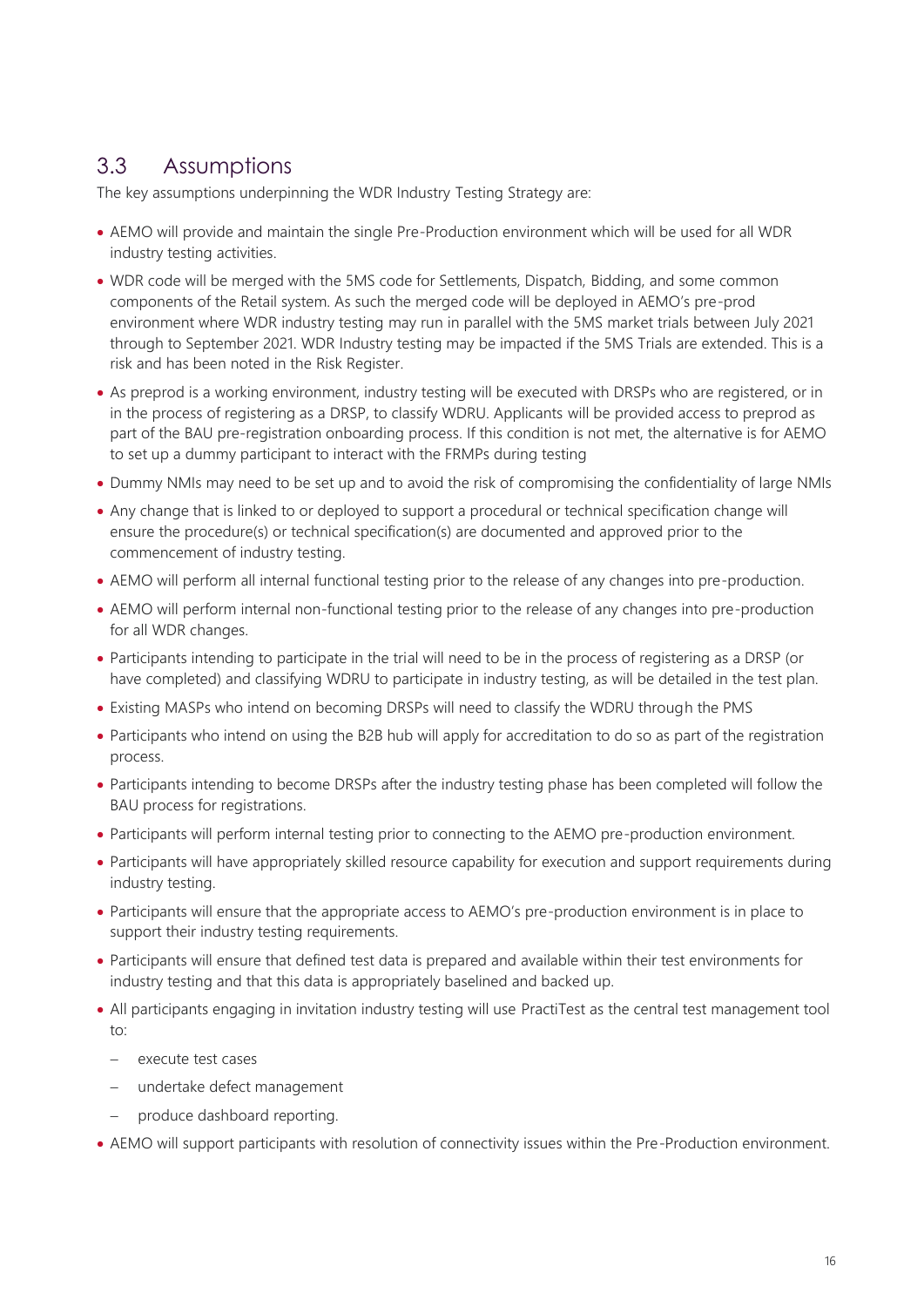## <span id="page-16-0"></span>3.4 Dependencies

To be able to participate in industry testing by invitation, prospective DRSPs must:

- Have applied to register as a DRSP and classify one or more loads as a WDR unit prior to the commencement of Industry Testing. This allows AEMO to establish the applicant in and provide access to the requisite preproduction systems.
- Have completed the B2B accreditation process if they are interested in testing B2B transactions.
- <span id="page-16-1"></span>• Data model changes implemented as part of WDR may also be validated by participants during industry testing. If the situation arises where applicants/participants are not ready to participate in industry testing during the assigned four-week window, AEMO will carry out testing by registering mock DRSPs to exercise and validate the changes introduced by the WDR implementation.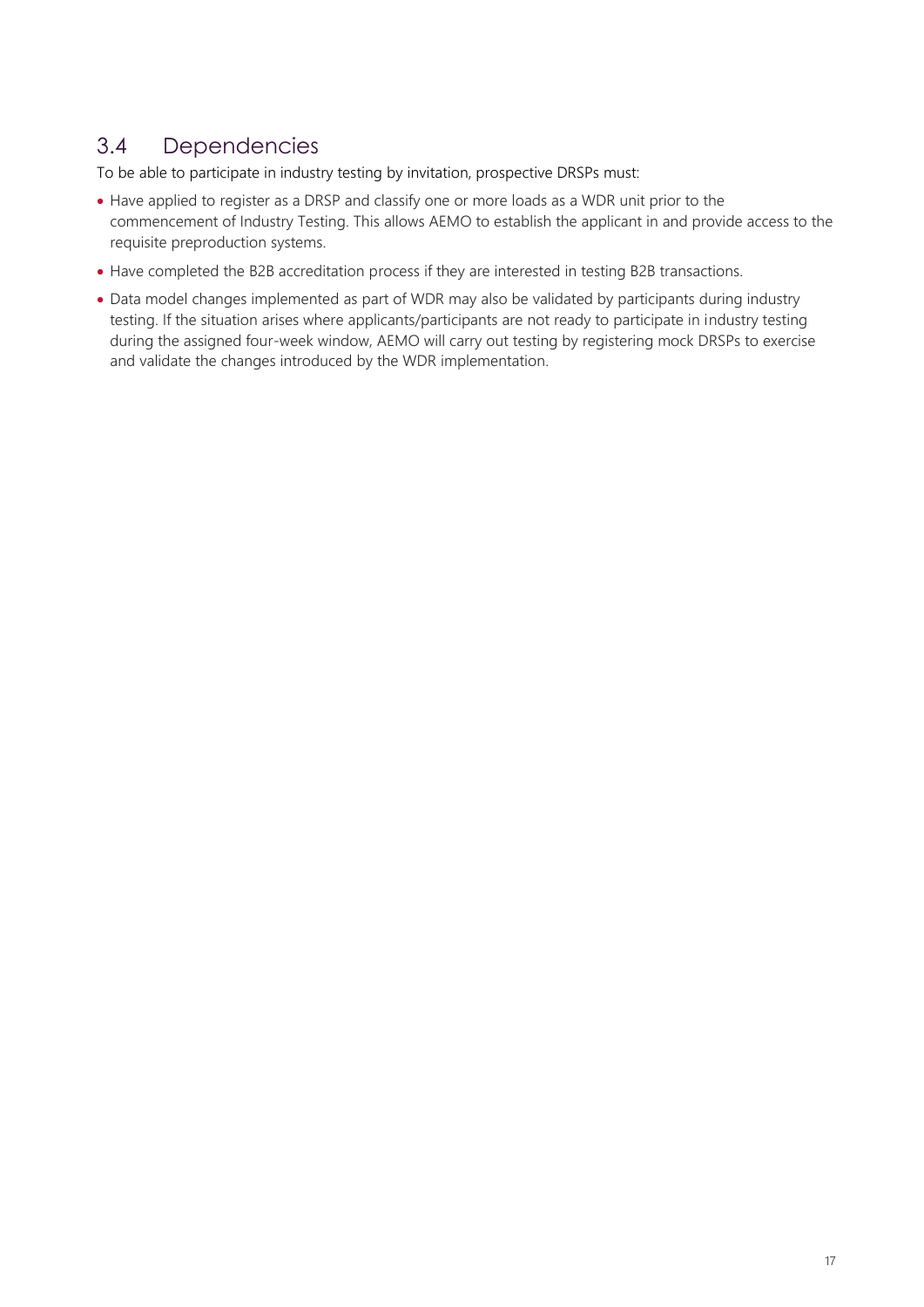# 4. Strategy implementation: **Industry Testing Management**

## <span id="page-17-0"></span>4.1 Test management tool

PractiTest will be used to manage the industry testing, including test scenarios, test script development, test execution, test results, the tracking of test defects during all cycles and dashboard reporting.

PractiTest will be configured by AEMO with all required information and will be monitored and supported by AEMO. AEMO will provide one free dedicated licence to each organisation. If any organisation requires additional licences, AEMO will purchase on the organisations' behalf at a cost charged back to the organisation.

This tool is available over the internet and the link will be provided closer to the test commencement date and AEMO will provide training to any participant on request.

## <span id="page-17-1"></span>4.2 Participant test registration

Each participant will need to register with AEMO as a DRSP after the 24<sup>th</sup> of June (AEMO's internal go live) and a month prior to the commencement of Industry Testing.

Registration requirements and instructions will be included in the Test Plans. Participants will need to be in the process of registering as a DRSP.

All test registration requests will come through to the on-boarding team via email. The process will start in the PMS but there will be activities done in EMMS. The applicant is entered into in EMMS - preproduction and their portfolio created in PMS. Those participants requiring access to the B2B eHub will need to complete the accreditation process via the AEMO portal as part of the registration process.

## 4.2.1 Participant ID and roles

The term 'Participant' is used to indicate a unique role that a given business is to adopt for the purpose of testing. For example, where a participating business fulfils the role of LNSP and MDP, these roles are classed as different participants for testing purposes.

- If an organisation has more than one role (i.e. has more than one 'Participant ID', then it may need to separately carry out testing for each role (as each participant role has different B2B and B2M transactions).
- If an organisation has more than one Participant ID but they are all for the same role, then as long as the participant is using the same set of systems for each ID, the participant would only need to perform testing one for those IDs.
- Participants will detail which participant roles and ID they will be testing under as part of their Test Registration.

## <span id="page-17-2"></span>4.3 Communication and status reporting

Commencement of status reporting will be aligned with the test execution for invitation industry testing. Commencement of weekly/daily status meetings will align with test execution periods for all test phases.

Table 6 describes how the progress of industry testing will be monitored and reported. Communications and status reporting will involve both AEMO and participants.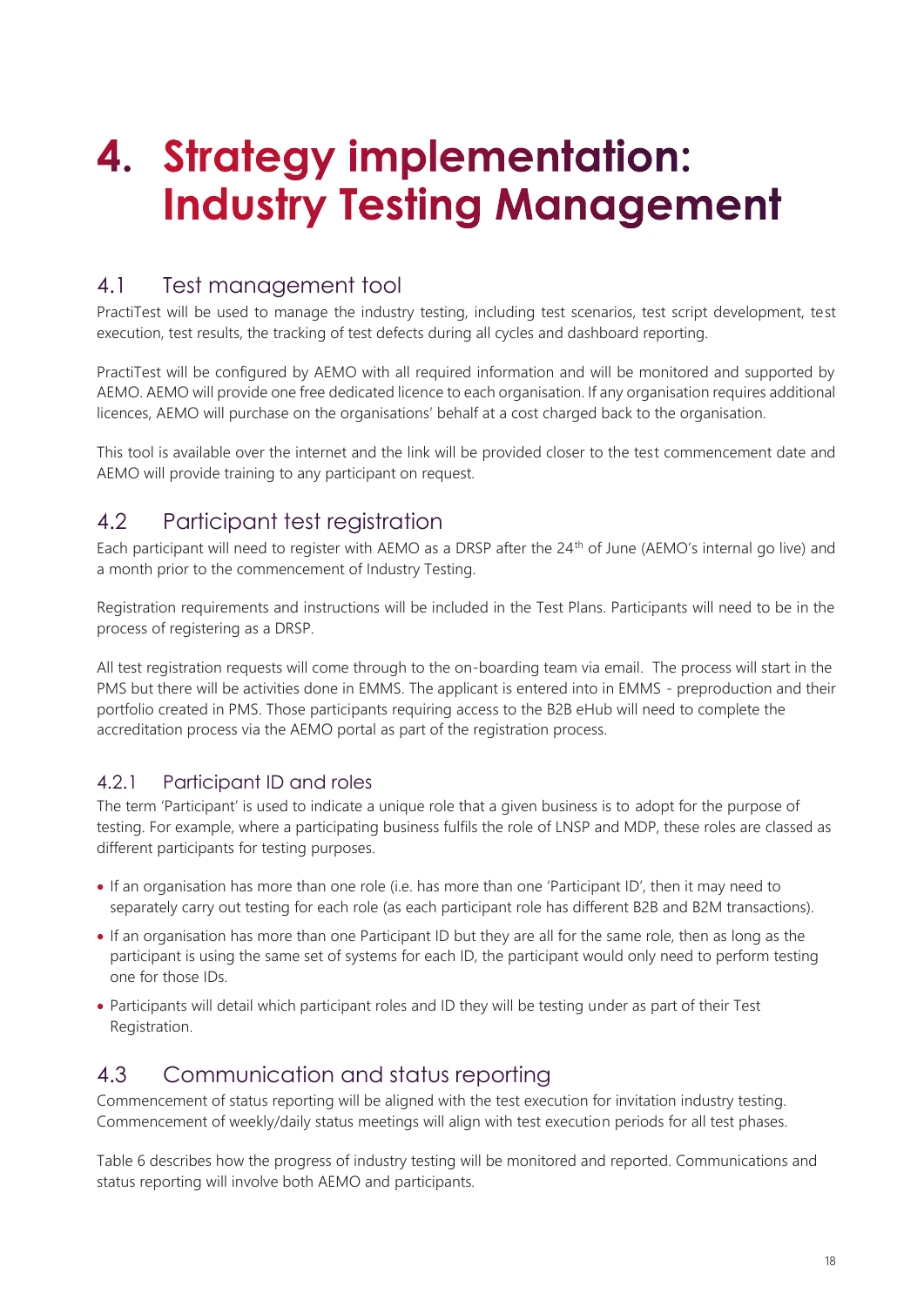<span id="page-18-0"></span>

| Frequency          | <b>Type</b>                                                                                               | Responsible           |
|--------------------|-----------------------------------------------------------------------------------------------------------|-----------------------|
| 1. Continuous      | Updates in PractiTest for status of test cases and<br>defects                                             | AEMO and Participants |
| 2. Weekly          | Status reports & Traffic light reports readiness reports.<br>Test status meetings (AEMO and Participants) | <b>AEMO</b>           |
| 3. Milestone based | Milestone reports, Test Completion Reports                                                                | AEMO                  |

#### Table 6 **Communication and status reporting**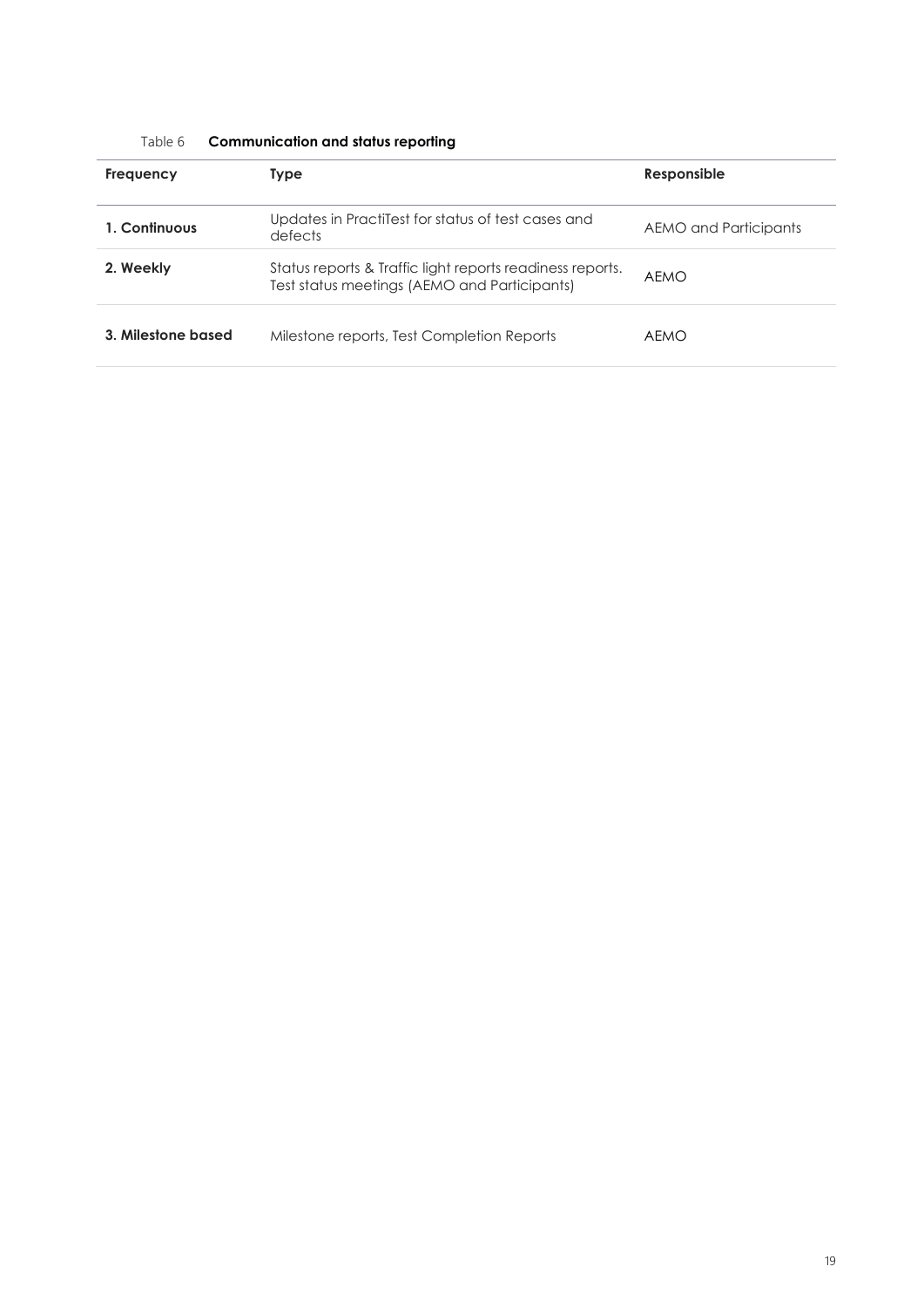## <span id="page-19-0"></span>5. Strategy implementation: market test planning and preparation

The strategy sets out the approach and high-level timing for WDR industry testing. To operationalise the strategy, a detailed test plan will be developed by AEMO in consultation with participants to set out the details associated with the industry testing activities.

## <span id="page-19-1"></span>5.1 Test plan

The Test Plan will include:

- Test objectives
- Detailed scope of testing
- Pre-requisite activities
- Entry and exit criteria
- Test cycle approach and dates
- Data management
- Defect management
- Test reporting requirements.

As defined in the high-level timeline a draft Test Plan will be released to the participants for feedback towards the end of June 2021 and the final version will be published end of July.

## <span id="page-19-2"></span>5.2 Test data

#### 5.2.1 Data requirements

Data requirements will be developed during the test planning stage, and the approach to data management will be detailed in the Test Plan document.

At a high-level:

- Data requirements will be identified for each test scenario as part of the test scenario development. These data requirements will be detailed in the Test Plan.
- Participants will be responsible for identifying data from their systems that fulfils those data requirements. It is suggested that participants select a range of NMIs for each test case.
- Participants will then align their scenario data with AEMO's pre-production data.

Multiple test data sets should be identified for each test scenario to allow for multiple executions of that test scenario in case of defects or problems in execution. Data identified will be mapped against every scenario in the Description field in PractiTest.

Participants are responsible for ensuring that any required data is available within their test environments for industry testing and market trials test execution.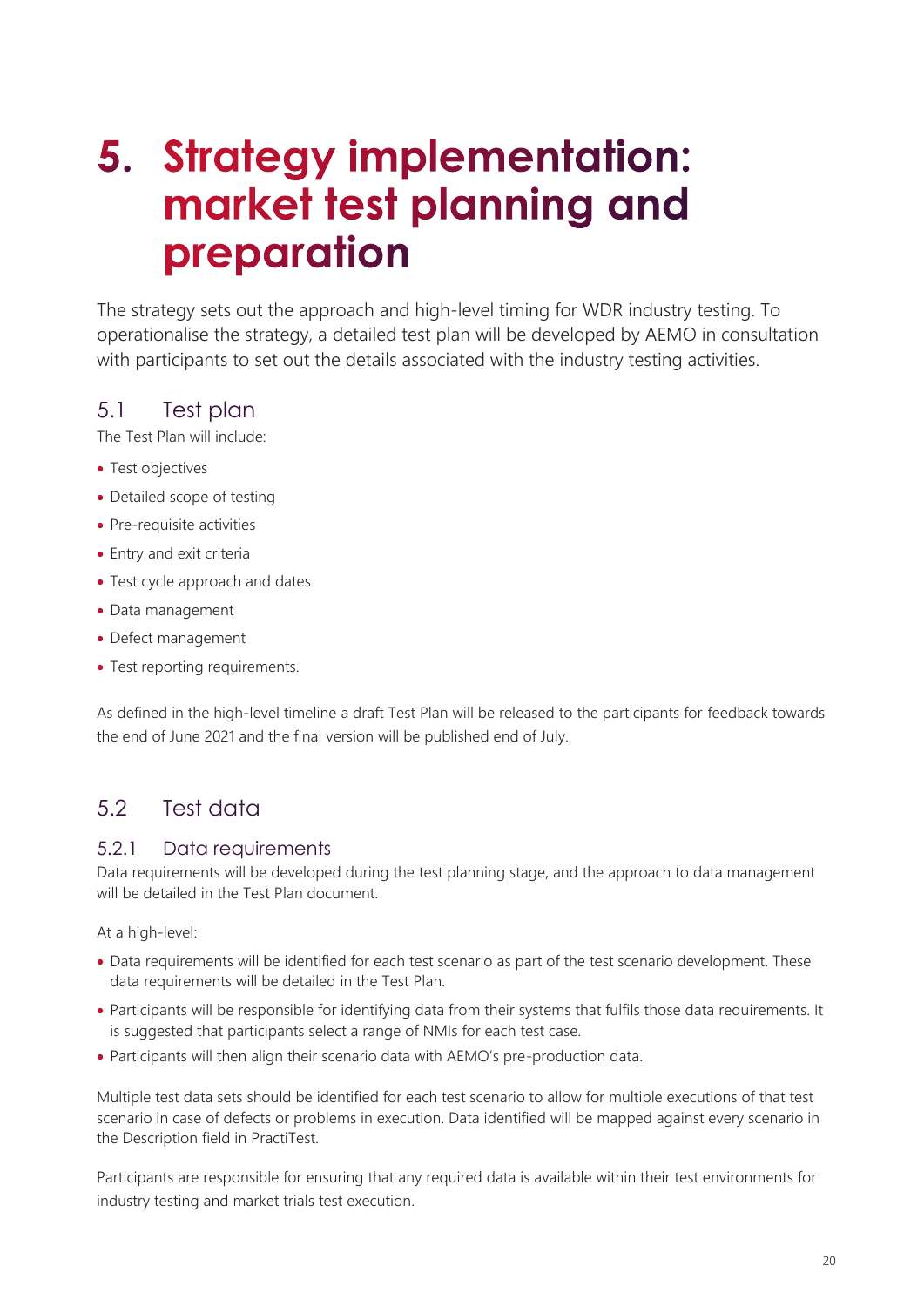## 5.2.2 Data refresh

AEMO may undertake a data refresh activity prior to the application deployment into pre-production for industry testing. The details of which will be included in the Test Plan. Given the scope of industry testing, the current expectation is that more data refreshes will not be required. Participants are encouraged to align their pre-production data with AEMO where possible and practical.

## <span id="page-20-0"></span>5.3 Industry test environment: AEMO's pre-production

AEMO will prepare and maintain the single pre-production environment prior to the commencement of industry testing. All participants with valid participant IDs will have access to the pre-production environment for industry testing. AEMO will back-up and refresh the data and support the pre-production environment. For avoidance of doubt, the 5MS staging environment will not be used for any WDR industry testing.

All participant test environments will be maintained and managed by the respective participants. Figure 1 shows the architecture diagram of the WDR Industry testing environment.

## 5.3.1 Test support

Test support for WDR during the test execution phase in pre-production environment will be provided between 09:00 and 17:00 Hrs (AEST) on business days during the industry testing period. Any testing conducted in AEMO's pre-production environment after the completion of the WDR industry test period will be supported by AEMO's support hub. Further details will be provided in the test plan.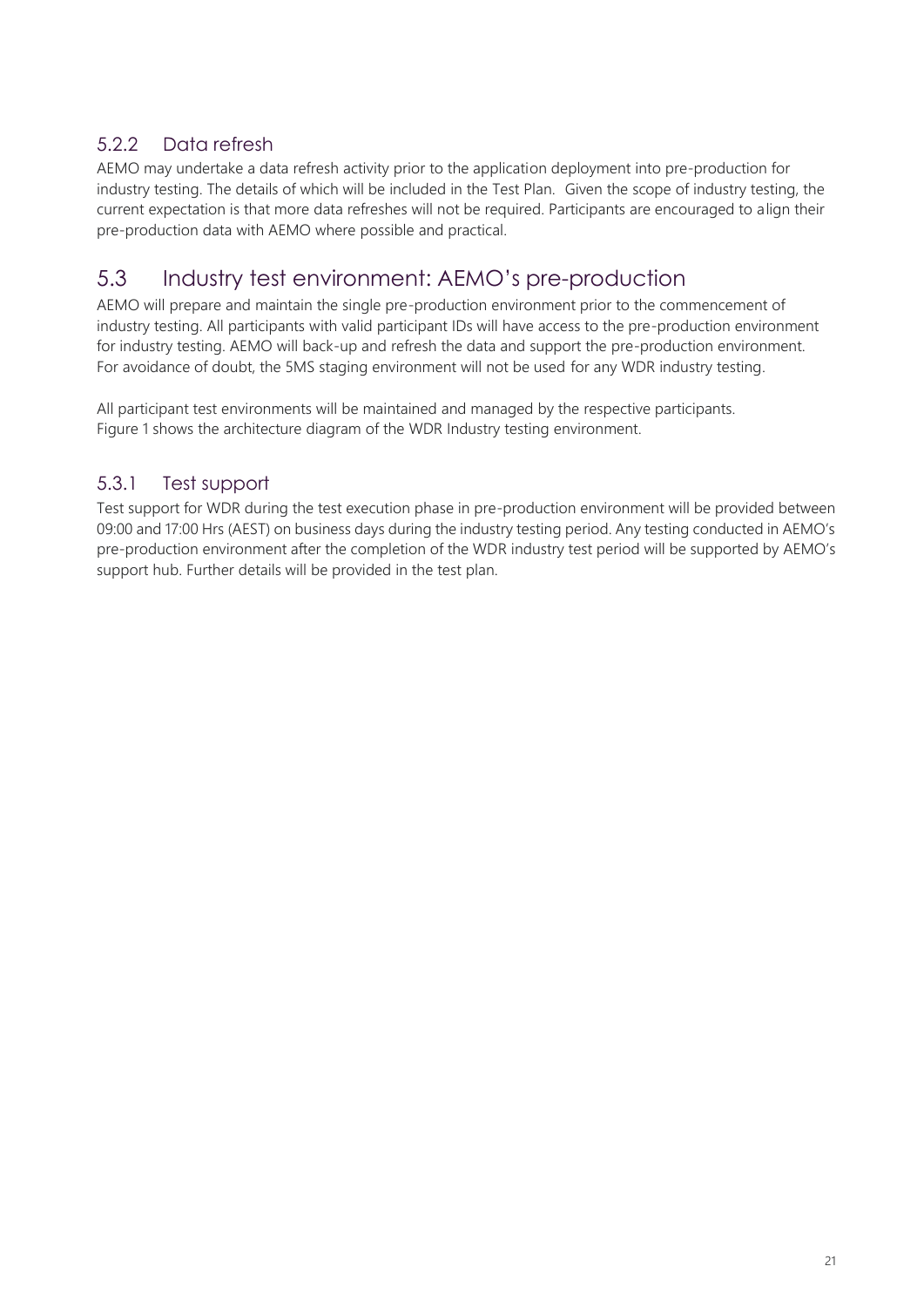## <span id="page-21-0"></span>6. Strategy implementation: market test execution approach

Participants are responsible for supplying their own teams for test execution for the duration of industry testing.

## <span id="page-21-1"></span>6.1 Industry Test Entry and Exit Criteria

The entry and exit criteria for industry test phase will be defined in the Test Plan document. Depending on the testing defined, the criteria are likely to be based on those listed below. Reporting on readiness to participate, based on entry criteria for all registered parties will be published in the lead up to test execution.

## 6.1.1 Entry criteria

AEMO and participants will be asked to complete and submit entry criteria checklists prior to the commencement of industry testing. This may include, but is not limited to the following criteria:

- Participants internal testing completed
- Pre-production participant ID received for new participants (via registration and accreditation process), if relevant
- Connectivity testing complete (aseXML validation)
- Test data preparation (in line with test scripts/cases, i.e. roles and NMI ranges) is complete
- Appropriately skilled resource capability available to execute and support testing

AEMO will confirm the following:

- Pre-production environment available
- The relevant Industry Test Plan is complete, agreed and delivered to the participants
- PractiTest is configured with all required test information (including agreed test cases) and is accessible and useable by all testing participants
- Registration of participants in the test phase with nominated participant IDs to be used in testing
- Testing participants have confirmed readiness (through the submission of completed entry criteria checklist)

## 6.1.2 Exit criteria

Exit criteria for the text execution phase may include:

- Successful completion of all high-priority test scenarios
- No outstanding Priority 1 or Priority 2 defects
- Any open defects (Priority 3 or 4) have agreed resolutions or work around in place and published
- Final Test Summary Report completed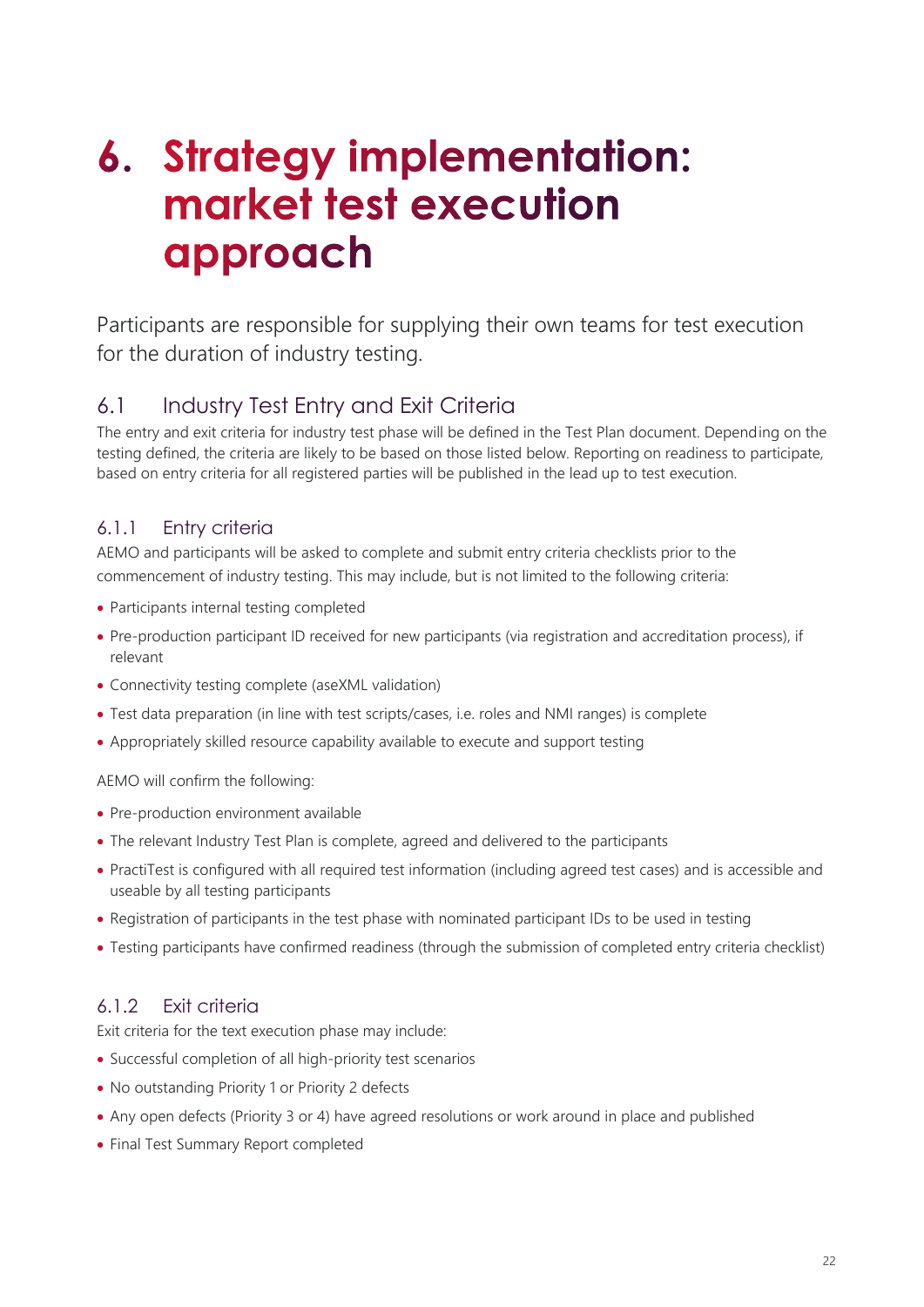## <span id="page-22-0"></span>6.2 Test scenario and script execution

Test execution will be undertaken as follows:

- Respective test sets will be created in PractiTest's Test Execution module for all participants to facilitate testing.
- Tests scenarios and cases that are in scope for participants will be set-up in their respective test sets
- Execution of the testing will be undertaken according to execution calendar made available as part of the preparation activities.
- Test execution information will be updated in PractiTest on dashboards as it occurs, i.e. in as close to real time as possible. This will include test progress, status and data used.
- An audit trail of test execution is to be undertaken by participants. This includes capture of positive results to prove that a test met expected results as well as capture of negative results for defect resolution. For example, participants can use MSATS screens as evidence of their test results. Where applicable, this information will be maintained in PractiTest. Where this is not applicable, e.g. particularly large files, participants should store the required information accordingly, so it can be referenced as positive proof of testing.

#### 6.2.1 Test status

The following statuses are applicable to a test case instance in PractiTest:

- No Run
- In progress
- Blocked
- Failed
- Passed
- Not Applicable

AEMO will use these test statuses to generate the status traffic light reports.

#### 6.2.2 Test metrics

Test measurement during industry testing will be based on but not limited to the following metrics:

- Number of test scenarios/test cases executed versus the number planned
- Status of the test cases executed (Passed, Failed, Blocked, Deferred etc) in each test cycle
- Number of failed test scenarios/cases in each test cycle
- Number of defects raised during the test cycle according to the priority and severity
- Number of defects raised during the test cycle according to the status (Open, Close, Re-test failed etc)
- Outstanding defects including the impact and agreed date of resolution.

These metrics will be reported as appropriate in the test status reports which AEMO will generate and circulate via meetings/emails.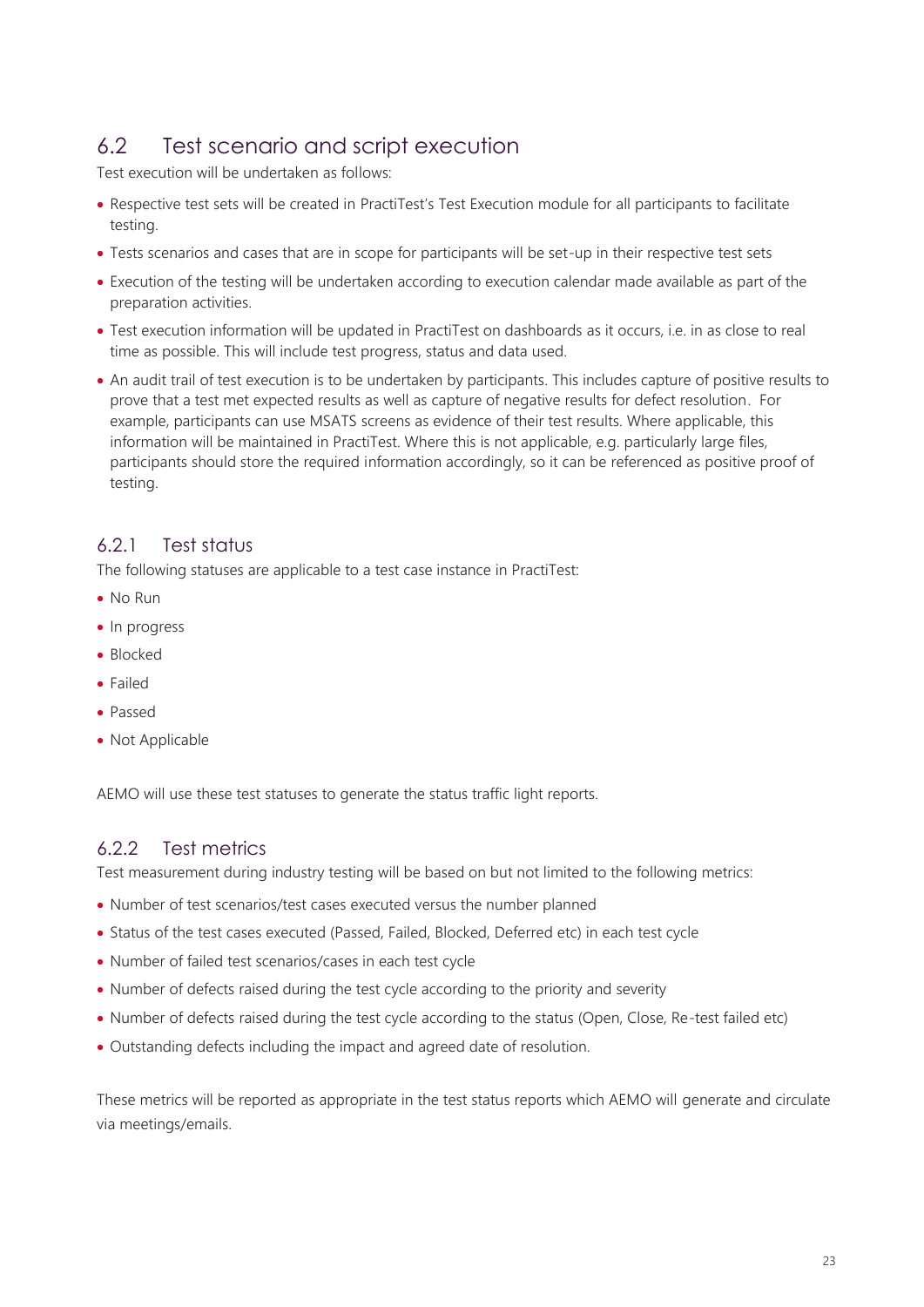## <span id="page-23-0"></span>6.3 Process Management

Industry testing PractiTest management activities.

Table 7 shows the activities which will occur during industry testing and who is responsible for them.

<span id="page-23-1"></span>

| Table 7<br><b>Activities</b>            |                                                                                                                                     |                                                                           |                                      |  |
|-----------------------------------------|-------------------------------------------------------------------------------------------------------------------------------------|---------------------------------------------------------------------------|--------------------------------------|--|
| <b>Activities</b>                       | <b>Description</b>                                                                                                                  | Timing                                                                    | <b>Responsibility</b>                |  |
| Prepare tests                           | Add test scenarios and test cases to<br>PractiTest                                                                                  | Prior to the<br>commencement of test<br>phase execution                   | AEMO,<br>Participants                |  |
| Identify data                           | Identify data sets for each test<br>scenario, enter in PractiTest and<br>confirm with testing partners.                             | Prior to the<br>commencement of test<br>phase execution                   | Participants,<br><b>AEMO</b>         |  |
| Execute tests                           | Individual testers to perform test<br>execution and capture actual results Daily<br>of testing in PractiTest.                       |                                                                           | Participants                         |  |
| Update progress                         | Progressively update the status of<br>each test case instance and test<br>results in PractiTest.                                    | Daily                                                                     | Participants                         |  |
| Raising defects                         | Raising defects from failed scripts or<br>any other root cause in PractiTest.                                                       | Real time immediate as<br>soon as the script has<br>failed.               | AEMO and<br>Participants             |  |
| Managing defects                        | Review defects logged in the<br>PractiTest to identify major defects<br>and determine the impact of those<br>defects.               | Daily                                                                     | AEMO and<br>Impacted<br>Participants |  |
| Retesting defects                       | Retesting defects once they are<br>available to testers is a priority.                                                              | Defect retests are to be<br>completed prior to<br>commencing new scripts. | AEMO and<br>Participants             |  |
| Test phase entry criteria<br>assessment | Complete entry criteria checklist                                                                                                   | Prior to the<br>commencement of test<br>phase execution                   | AEMO and<br>Participants             |  |
| Test phase exit criteria<br>assessment  | Complete exit criteria check                                                                                                        | At the completion of test<br>phase execution                              | AEMO and<br>Participants             |  |
| Test status meetings                    | Test status meeting to be attended<br>by test representatives from all<br>participants to discuss progress,<br>issues, and defects. | Twice weekly (or as<br>detailed in the Test Plan)                         | AEMO and<br>Participants             |  |
| Update Risks and Issues Log             | Risks and Issues that arise and<br>negatively affect testing progress will As required<br>be recorded as identified.                |                                                                           | AEMO and<br>Participants             |  |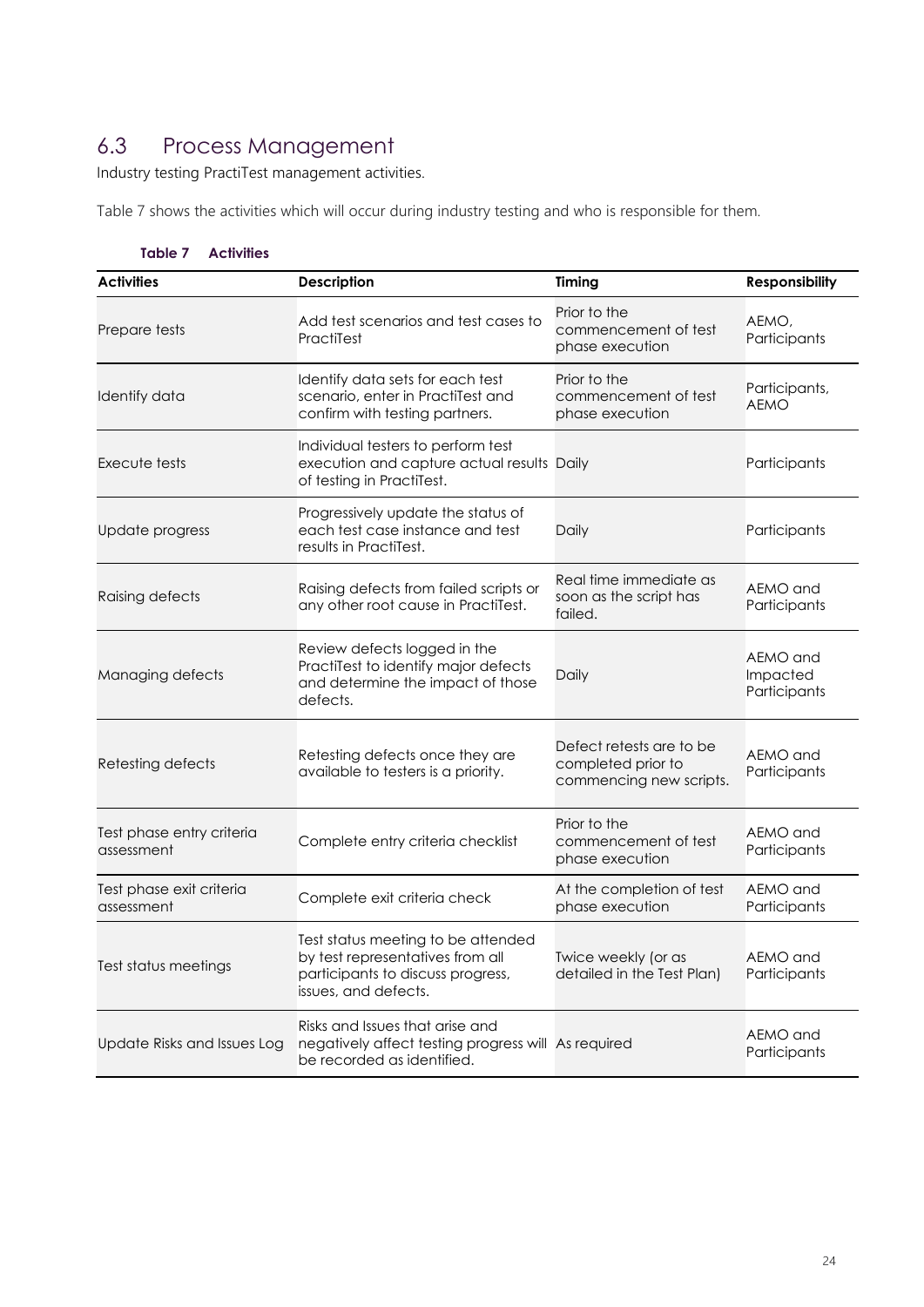# <span id="page-24-0"></span>7. Strategy implementation: **Defect management**

## <span id="page-24-1"></span>7.1 Defect management approach

Industry testing defect management will be a collaborative effort, principally involving AEMO's and participants' testing teams, development teams and business analysis teams. There will, at times, be a need to consult other projects' team members for advice and assistance on the resolution of defects. Defect management will be managed entirely within PractiTest.

The objective of defect management is to resolve all defects within the project lifecycle. However, this objective must be balanced against other project objectives, such as achieving the schedule and the system impact and priority of the defect (discussed below). The acceptable level of defects within each stage of testing is typically defined as part of the 'exit criteria' for that stage.

AEMO will manage and report on all defects identified during test execution. AEMO will not manage defects that are discovered to be on the participants' systems.

A template will be provided to assist participants with the creation of defects.

#### 7.1.1 Raising defects

Defects raised during industry testing will be captured in PractiTest, with the following information:

- Description of defect
- The test scenario and/or test script associated with the defect
- Who detected it and the date it was detected
- Defect owner (entered after gaining agreement between testing counterparties as to who owns the defect)
- Target fix date (entered by defect owner)
- Defect priority
- Defect status
- Defect root cause (entered by defect owner).

For WDR implementation, the term "defect" is used broadly to include defects that would ordinarily fall outside of a narrow "IT" definition. For example:

- Information could be captured regarding lack of required support. This affects test execution from a timing perspective; and
- Testing may indicate that an automated business process needs manual intervention to work correctly and given constrained timings an automated fix cannot be developed and tested in time for go-live. Information such as this can feed into the deployment\cutover planning for go-live.

As a general principle, any information that occurs during industry testing and assists with risk mitigation for the "go-live" solution may be captured.

Defect statuses and progress on defect fixes will be discussed in the test execution progress meeting.

#### 7.1.2 Defect triage

Defect triage occurs during the test execution progress meeting. Test scenarios or scripts that are blocked with critical or high priority defects will be discussed in the meeting. The defect owner and the target fix time will be agreed for critical and high priority defects blocking test execution.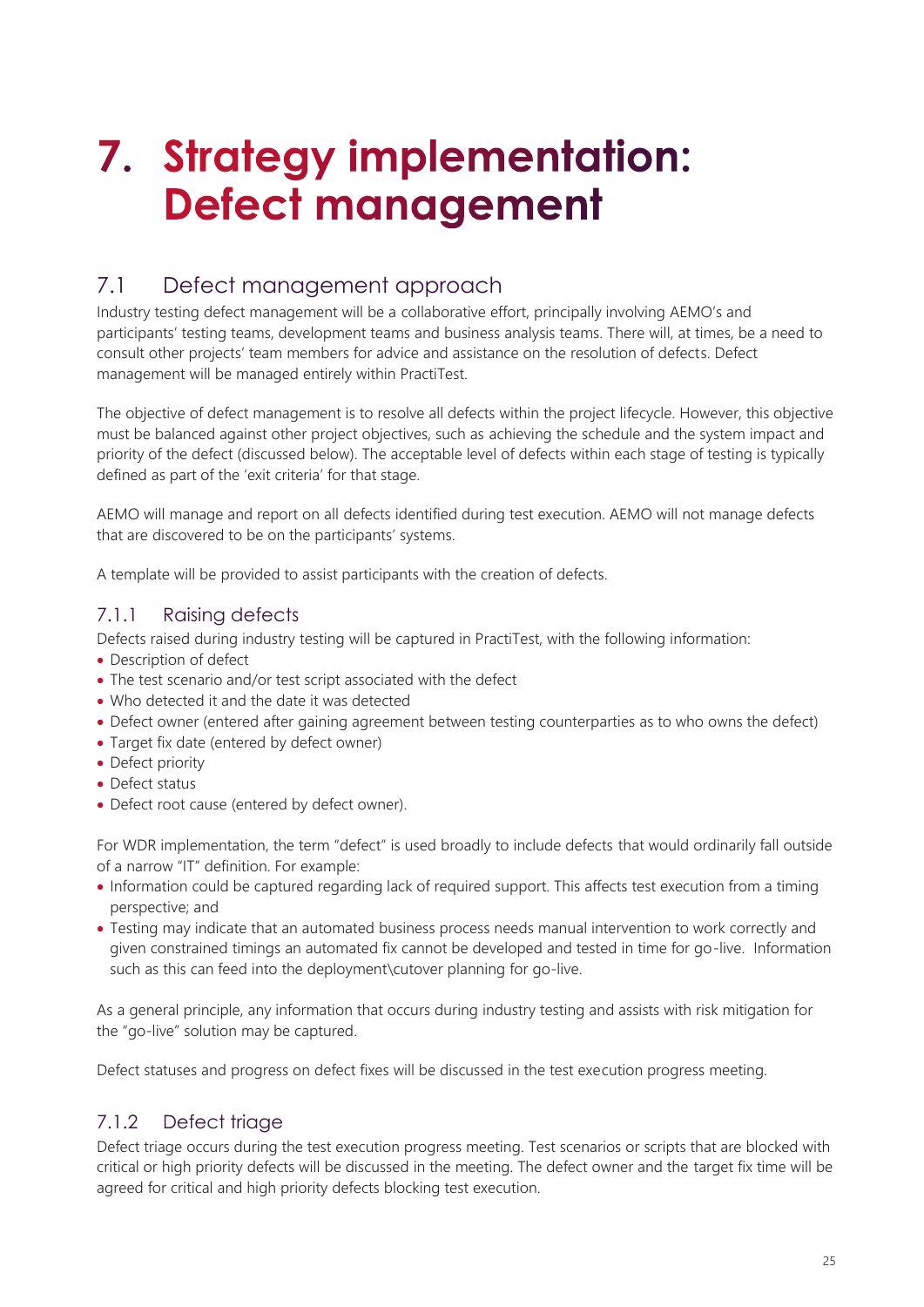Participants and AEMO should review defects frequently on daily basis and update the target fix date/time in PractiTest for everyone's reference.

Appendix A1 contains a workflow of the Testing issue triage process.

### 7.1.3 Defect escalation

All open defects will be discussed in the test execution progress meeting. If a critical/high priority defect can't be resolved within the agreed timeframes, it can be escalated in the test execution progress meeting. If required AEMO will arrange a separate defect triage meeting with the relevant participants to see that the defect is resolved quickly to progress test execution.

### 7.1.4 Defect prioritisation

Defects will be classified according to severity and where there are multiple within a severity, they will be address based on priority by the participant test leads in consultation with other affected participants. Priority will indicate the degree to which the defect affects both the system capability, testing execution and the overall project. Priority is determined by assessing probability of system and the business impacts. Table 9 describes each priority classification.

<span id="page-25-0"></span>

| <b>Severity</b> | <b>Definition</b>                                                                                                                                                                                                         |
|-----------------|---------------------------------------------------------------------------------------------------------------------------------------------------------------------------------------------------------------------------|
| 1-Showstopper   | Defect is considered critical to business operations and/or testing. Core business<br>and project impact.<br>Fix/resolution turnaround time best endeavour effort in first 4 hours or provide<br>update on impact.        |
| 2-Major         | Defect is considered high impact to the business operations and/or testing.<br>However, core business processes are still able to be completed (possibly via<br>workarounds, etc.) and testing is still able to continue. |
| 3-Moderate      | Defect is considered moderate impact to the business operations and/or testing.<br>Core business processes are unaffected, and testing is still able to continue.                                                         |
| 4-Minor         | Defect is considered low impact to the business operations and/or testing. Core<br>business processes are unaffected, and testing is still able to continue.                                                              |

#### **Table 8 Defect severity classification**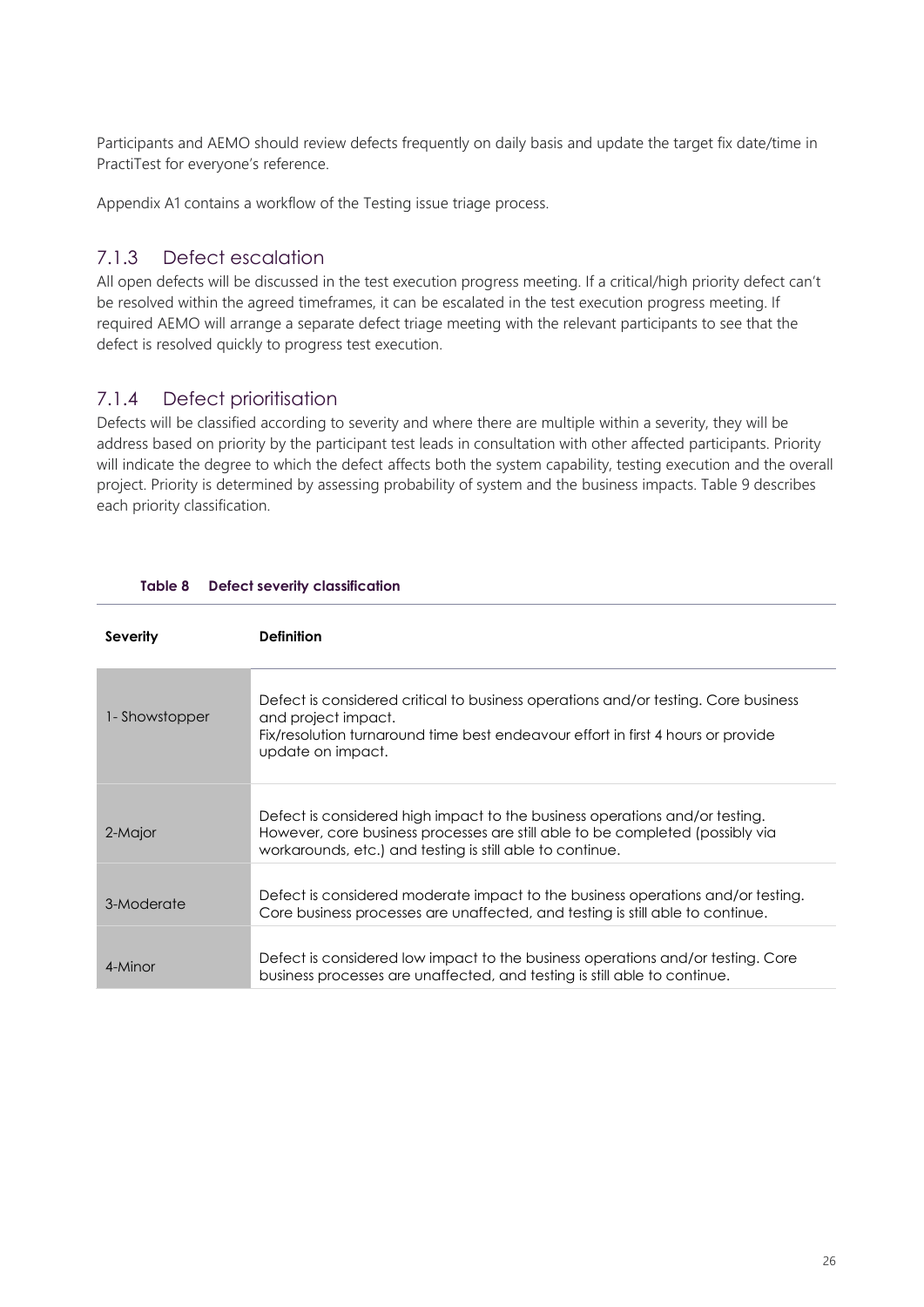#### **Table 9 Defect priority classification**

<span id="page-26-0"></span>

| Priority    | <b>Definition</b>                                                                                                                                                                                                                                          |
|-------------|------------------------------------------------------------------------------------------------------------------------------------------------------------------------------------------------------------------------------------------------------------|
| 1- Critical | Total loss of the system, infrastructure, or connectivity. Requires urgent fix.<br>No testing can be performed without the defect being resolved.                                                                                                          |
| 2-High      | Partial loss of the system, infrastructure, connectivity, or functionality. Requires urgent fix.<br>Testing is severely impacted, and the system or infrastructure is prevented from moving to<br>the production stage without the defect being fixed.     |
| 3-Moderate  | Minimal impacts to the system function.<br>Minor Loss of a smaller component of the system but there is manual work around and has<br>no business impact.<br>Testing can proceed but an acceptable business work around must be documented and<br>approved |
| $4$ -Low    | Minimal impacts (cosmetic) to the system function.<br>No loss of the system and has little or no business impact.<br>Testing can proceed but defect must be documented and approved                                                                        |

Post triage and acceptance of a defect, a resolution date will be added and published in the daily status report for all identified defects.

### 7.1.5 Defect management status

<span id="page-26-1"></span>Table 10 shows the valid defect management statuses to be selected in PractiTest.

| Priority                | <b>Definition</b>                                                                                                                                                                                                                                                        |
|-------------------------|--------------------------------------------------------------------------------------------------------------------------------------------------------------------------------------------------------------------------------------------------------------------------|
| <b>New</b>              | Initial defect raised but will require a triage to determine if further analysis is required<br>and whether it is a true defect as such to move to an assigned status.                                                                                                   |
| Assigned                | Defect will be assigned to the appropriate development team to be addressed<br>further assessed and progressed.                                                                                                                                                          |
| Work in Progress        | PractiTest item that is considered valid to be set to 'Work in Progress' to be fixed by<br>development.<br>This status means, a team is working on the PractiTest item (analysis or fixing)                                                                              |
| <b>Rejection Review</b> | After Triage or review by developer the defect is not considered valid the defect will<br>be assigned to the status of 'Rejection Review' and assigned to the participant<br>whom raised the defect to accept rejection or update defect to allow it to be<br>'assigned' |
| Rejected                | PractiTest item that is in a 'Rejection Review' status can be progressed to this state.<br>If a participant accepts a defect is not valid they can confirm the acceptance f the<br>defect by changing the status to 'Rejected'.                                          |
| Fixed                   | Once PractiTest item has been fixed and unit tested by developer the status is set to<br>'fixed'.<br>This indicates the release of the fix is ready for deployment to a test environment.                                                                                |
| <b>Test Ready</b>       | Once the fix is released to test environment successfully the status is set to 'Test<br>Ready' and assigned to the participant whom raised it.                                                                                                                           |
| Closed                  | If the participant (defect originator) is satisfied that the testing of the defect is<br>successful they should update the defect                                                                                                                                        |

#### **Table 10 Defect management status**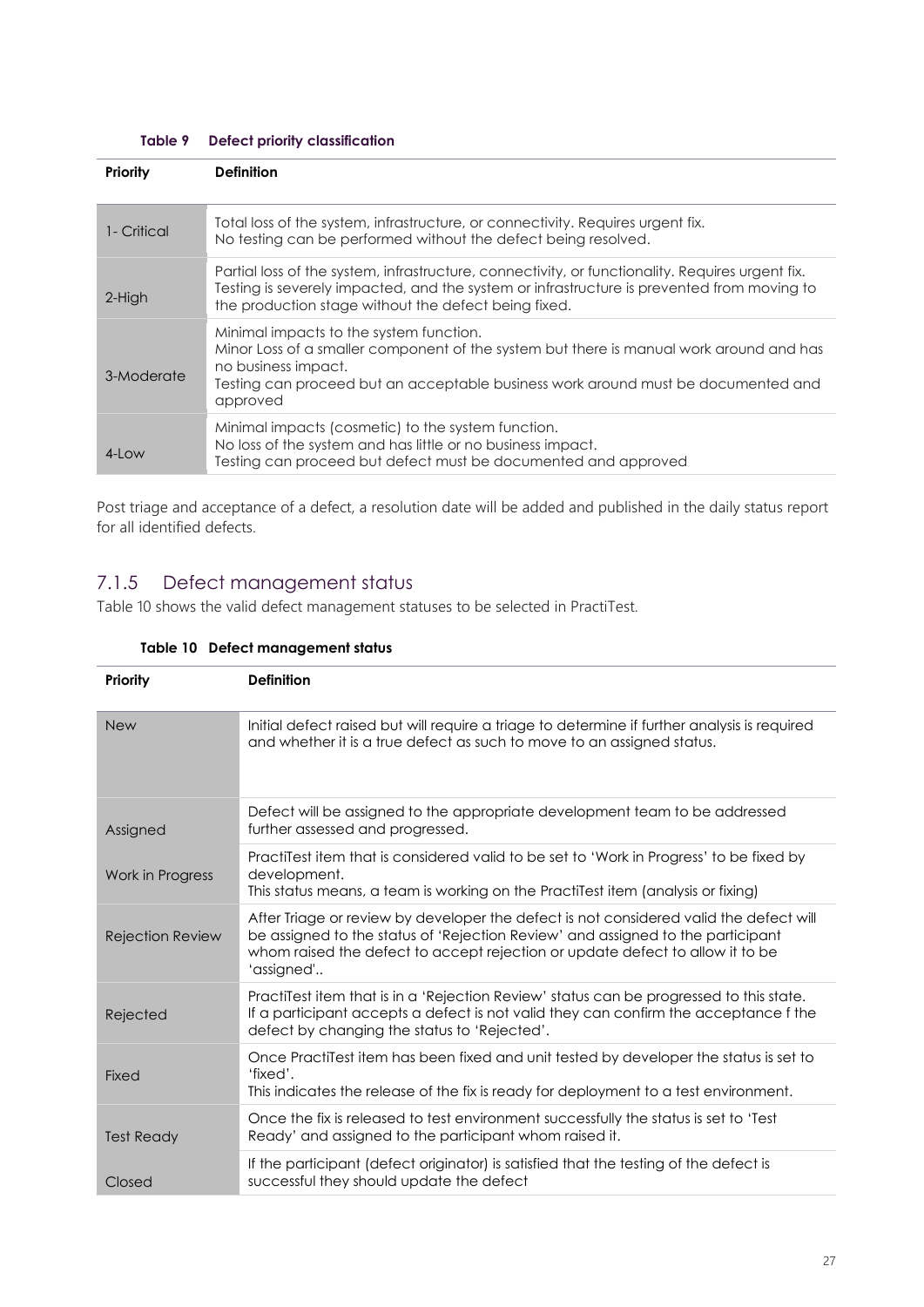## 7.1.6 Defect process flow

Figure 3 below shows the defect management process throughout the various defect management statuses of the defect lifecycle from its inception through to its closure.



<span id="page-27-0"></span>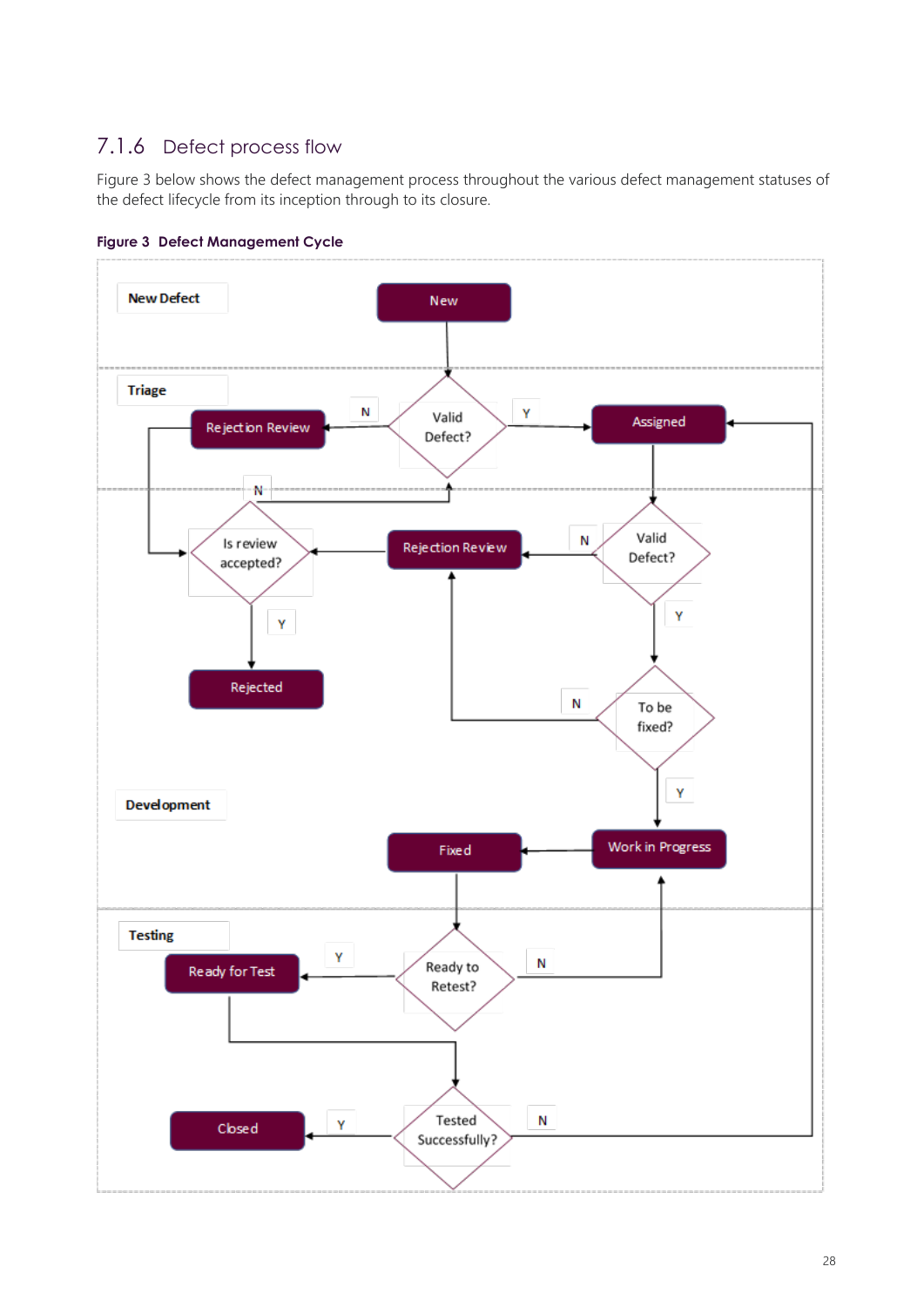## 7.1.7 Defect cause

Defect root cause will be updated in PractiTest once the defect cause is identified. This will help with the defect metrics to identify the impacted area of the issues/defects identified in the testing. Table 11 shows the available defect causes and their descriptions.

| Priority                | <b>Definition</b>                                                                                                                                                                                                                                                                                             |
|-------------------------|---------------------------------------------------------------------------------------------------------------------------------------------------------------------------------------------------------------------------------------------------------------------------------------------------------------|
| Design                  | The design of the solution does not meet the requirements specified.<br>Defect may include for example, algorithm (incorrect calculation), error<br>handling, creation/release of object or memory, decision logic error, loop<br>control, procedure call, failing to validate data values before being used. |
| Configuration           | The intended outcome of the configuration is not meet.                                                                                                                                                                                                                                                        |
| Data                    | There are system data issues for the process that may prevent test<br>completion.                                                                                                                                                                                                                             |
| <b>Requirements</b>     | Unclear or incorrect requirement, Functional and Business specification<br>documentation.                                                                                                                                                                                                                     |
| Infrastructure/Hardware | Defect is not in the object being tested but, in the test, set up, for example<br>the wrong configuration or version control of platform, operating system,<br>browser, hardware or networking, system is down, or the environment is<br>down.                                                                |

<span id="page-28-1"></span>**Table 11** Defect causes and descriptions

## <span id="page-28-0"></span>7.2 Suspension criteria and resumption requirements

AEMO will determine if a complete or partial suspension of testing is required during industry testing and will also determine when testing will continue. Suspension and resumption criteria and actions are described below.

#### 7.2.1 Suspension criteria

Complete or partial suspension of testing may be required if:

- High density of defects is open impacting the number of test cases that can be executed
- High severity (i.e. showstopper) or combination of defects open
- Significant change to specifications (delaying release of software to the pre-production)
- Quality of software (rated by number of test cases failing).
- If these circumstances arise, the following actions will be taken:
- AEMO will make a recommendation to suspend the test activities
- AEMO will advise the industry participants of the potential delays due to the test suspension, and the impact of defect / defects concerned
- AEMO will support and coordinate the development and test efforts to resolve the defects raised.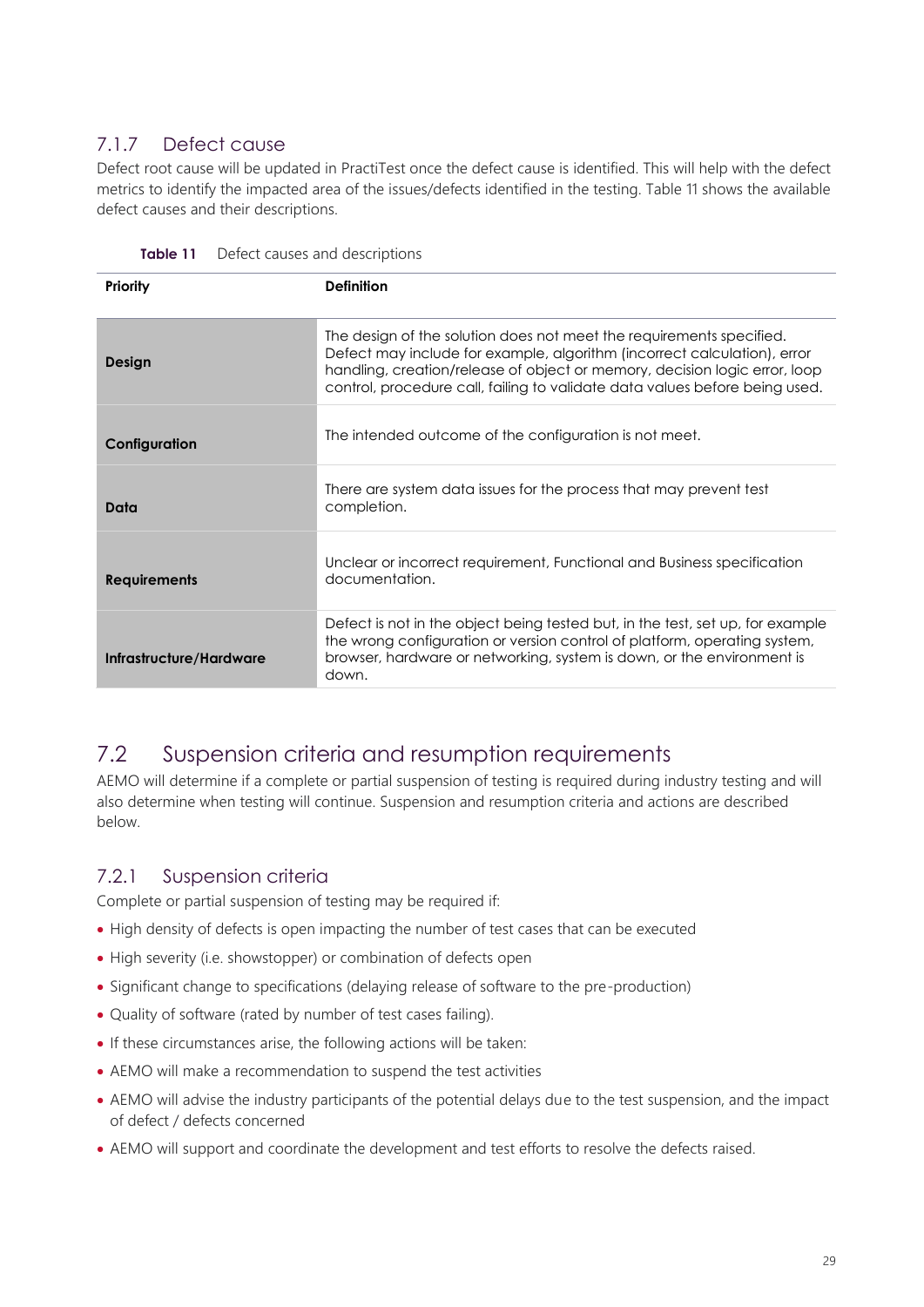### 7.2.2 Resumption criteria

Test resumption can occur after the issues that caused the suspension of testing have been resolved. If these circumstances arise, the following actions will be taken:

- AEMO will inform the testing participants of the successful deployment of the defect fix(s) and its successful verification
- AEMO will inform the testing participants that the test environment is in a suitable condition to resume the suspended testing
- AEMO in consultation with the participant who raised the defect, will inform the participants of the impact(s) of the defect fix on the previously executed test cases and suggest if any re-execution must be done.